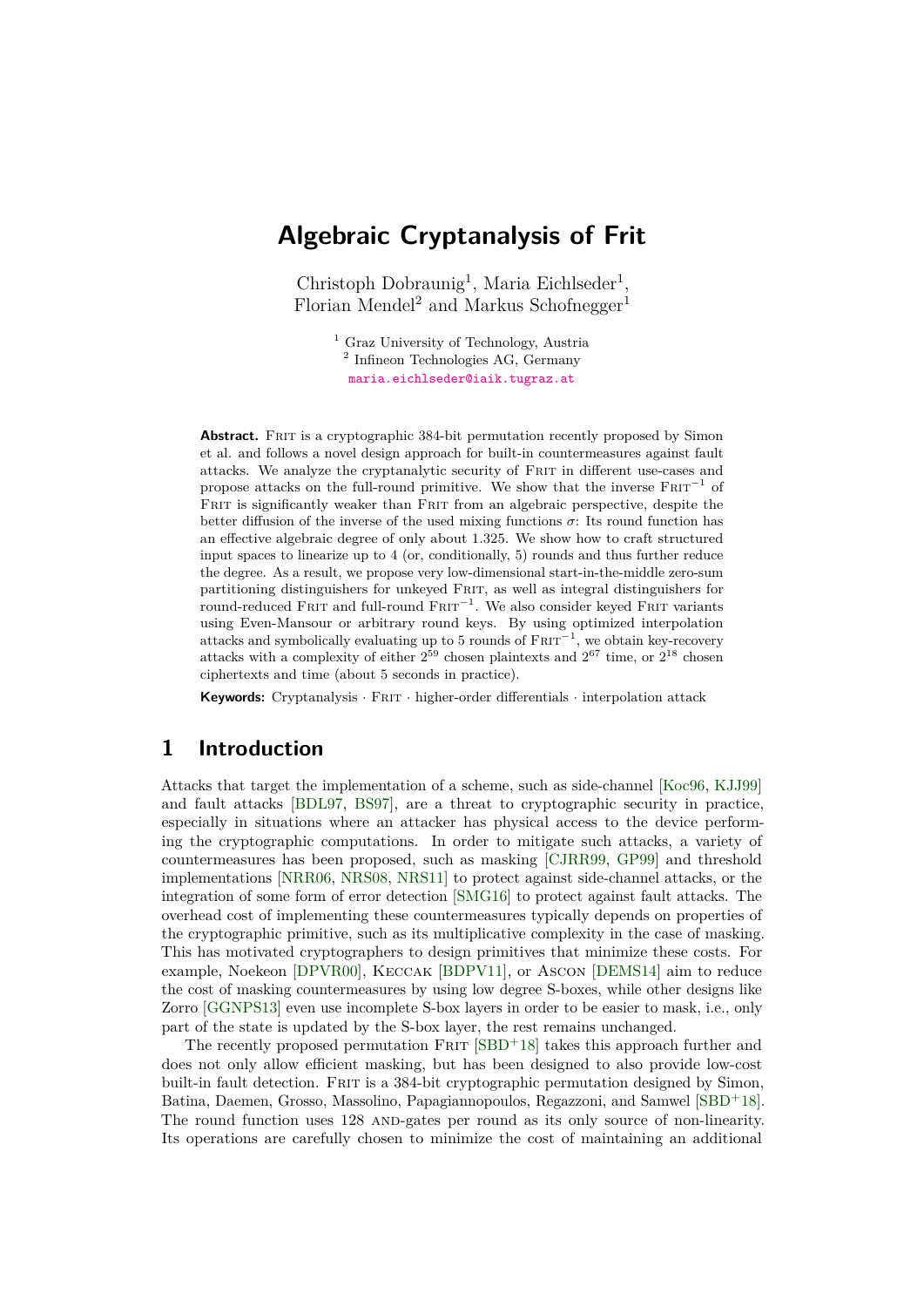128-bit checksum of the current state to provide redundancy and detect faults. As a result, even protected implementations with both side-channel and fault countermeasures are still relatively lightweight. With its 384-bit blocksize, it is well-suited as a building block for the modes of permutation-based cryptography, such as sponge and duplex modes [\[BDPV07,](#page-13-2) [BDPV08,](#page-13-3) [BDPV12\]](#page-13-4), but it can also be transformed into a big-state Even-Mansour block cipher [\[EM91\]](#page-15-5).

**Related Work.** As a consequence of the design choices, FRIT shares some similarities with constructions like Zorro and LowMC [\[ARS](#page-13-5)<sup>+</sup>15] that have incomplete S-box layers. Clearly, such novel designs require third-party cryptanalysis in order to strengthen the trust in their security, or to learn how to improve for future designs. Zorro paved the way for interesting cryptanalytic results that exploit the existence of good differential or linear characteristics in such incomplete S-box layers [\[RASA14,](#page-16-5) [WWGY14,](#page-17-0) [LMR15\]](#page-16-6), as well as invariant subspace attacks [\[LMR15\]](#page-16-6). On the other hand, the analysis results [\[DEM15,](#page-14-3) [DLMW15\]](#page-14-4) for LowMC exploit the low degree of its round function together with its partial S-box layer.

The increasing prominence of designs with low-degree round functions, such as Keccak [\[BDPV11\]](#page-13-1), Ketje [\[BDP](#page-13-6)<sup>+</sup>16], Keyak [\[BDP](#page-13-7)<sup>+</sup>14], Ascon [\[DEMS14\]](#page-14-2), Xoodoo [\[DHVV18\]](#page-14-5), or GIMLI  $[BKL+17]$  $[BKL+17]$ , as well as more experimental designs that aggressively minimize the number of AND-gates, such as Flip [\[MJSC16\]](#page-16-7), Kreyvium  $[CCF+16, CCF+18]$  $[CCF+16, CCF+18]$  $[CCF+16, CCF+18]$  $[CCF+16, CCF+18]$ , LowMC  $[ARS<sup>+</sup>15]$  $[ARS<sup>+</sup>15]$ , or Rasta  $[DEG<sup>+</sup>18]$  $[DEG<sup>+</sup>18]$ , has led to many advances and insights in algebraic cryptanalysis. Examples include extensions of cube attacks [\[DS09\]](#page-15-6), such as cube-like attacks [\[DMP](#page-14-9)<sup>+</sup>15, [DLWQ17\]](#page-14-10) and conditional cube attacks [\[LDW17,](#page-16-8) [HWX](#page-15-7)<sup>+</sup>17, [LBDW17\]](#page-16-9), but also many variants that exploit the algebraic properties in other ways, like collision attacks [\[SLG17\]](#page-16-10) and preimage attacks [\[GLS16\]](#page-15-8) on round-reduced Keccak that linearize parts of its underlying permutation. Moreover, new techniques like the division property [\[Tod15b,](#page-17-1) [Tod15a\]](#page-16-11) as a generalization of the integral attack [\[KW02\]](#page-15-9) have been recently proposed to construct integral distinguishers further exploiting low-degree round functions.

**Contributions.** We analyze the security of FRIT and provide distinguishers for the unkeyed primitive as well as key-recovery attacks for keyed Frit. Our analysis takes advantage of the relatively low algebraic degree of Frit's round function, but even more so of the properties of its inverse  $F\text{RIT}^{-1}$ , including its algebraic degree and certain diffusion properties. As observed by the designers of Frit, the algebraic degree of the Frit round function is 2, but an upper bound on the algebraic degree of multi-round FRIT is given by the Fibonacci sequence. It can thus be argued that the effective degree of its round function, i.e., the growth rate of the degree over multiple rounds, is the golden ratio  $\varphi \approx 1.618$ , and at least 11 (out of 16) rounds of FRIT are necessary to reach a degree larger than 128, while 13 rounds are necessary to reach the maximum degree of 383. The same upper bound can be shown for  $F\text{RIT}^{-1}$ . However, we show that this bound is far from tight, and prove an upper bound corresponding to an effective degree of  $\alpha_0 \approx 1.325$ . This observation implies that the algebraic degree of 16-round  $F \text{RIT}^{-1}$  is only 114. We show how to craft initial structures that linearize up to 4 rounds of  $F\text{RIT}^{-1}$  (or 5 rounds under certain additional bit-conditions on the input).

Furthermore, we analyze the use of FRIT as an Even-Mansour [\[EM91\]](#page-15-5) block cipher. If we allow chosen-ciphertext queries, we can take advantage of the properties of  $F\text{RIT}^{-1}$  to recover the key using  $2^{18}$  chosen ciphertexts in about 5 seconds. However, since  $FRT^{-1}$ is generally more costly to evaluate than FRIT, it seems more likely that FRIT would in practice be used in a construction that allows only chosen-plaintext queries. For this potential use case, we propose an optimized interpolation attack [\[DLMW15\]](#page-14-4). We take advantage of the relatively low algebraic degree of FRIT to set up an integral distinguisher for 11 rounds and combine this with a 5-round key recovery technique using interpolation. The complexity of the interpolation profits not only from the very low degree of  $FRT^{-1}$ , but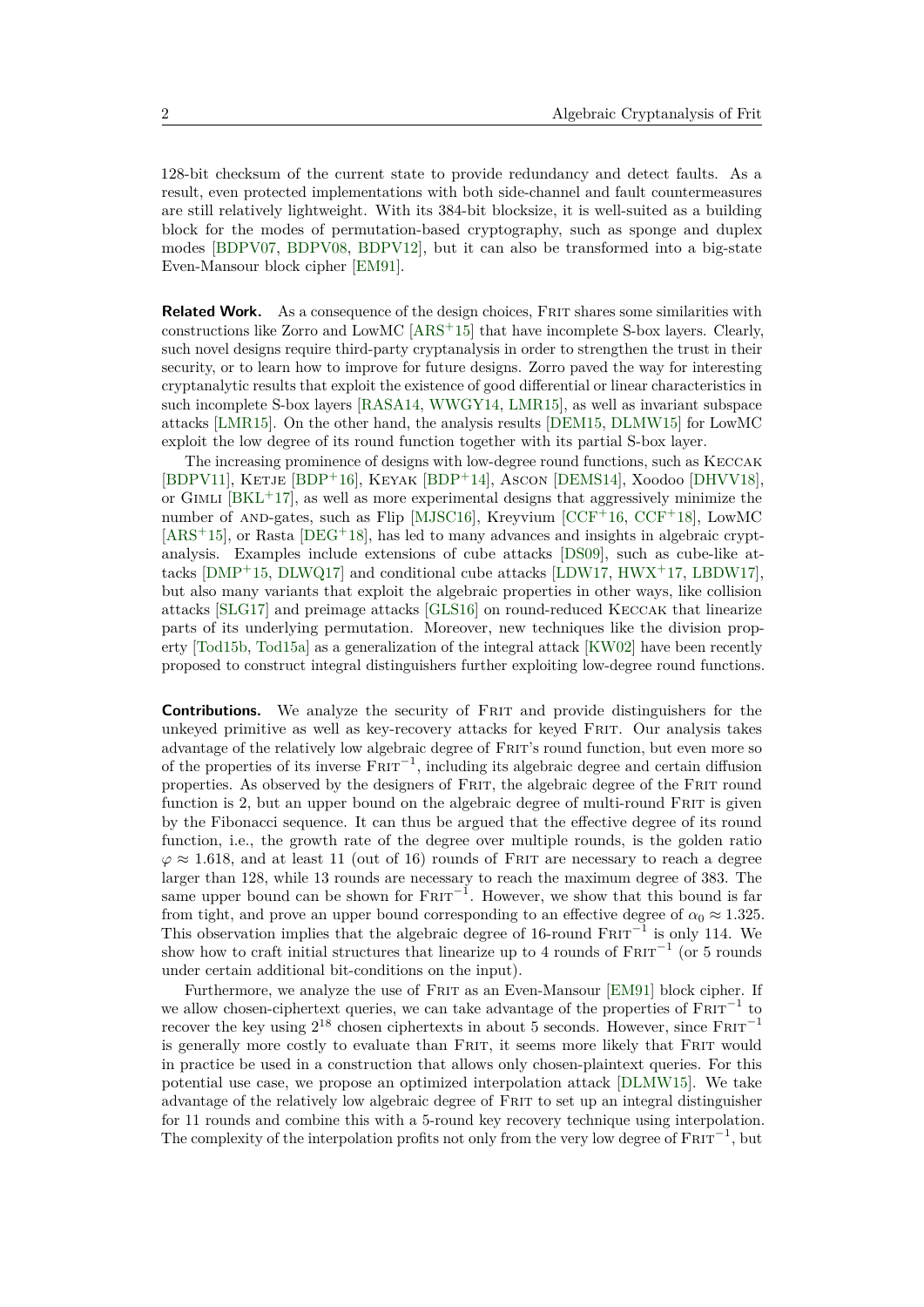also from its limited diffusion that leads to a rather low monomial count when expressing intermediate state bits as a function of the ciphertext and key bits. With this approach, we can recover the Even-Mansour key for full-round FRIT using  $2^{59}$  chosen plaintexts and about  $2^{67}$  time.

In [Section 2,](#page-2-0) we briefly describe the FRIT design. In [Section 3,](#page-3-0) we analyze the algebraic degree of FRIT and FRIT<sup>-1</sup> and propose initial structures to linearize several rounds. Based on these properties, we propose key-recovery attacks on keyed Frit in [Section 4.](#page-9-0)

# <span id="page-2-0"></span>**2 Description of Frit**

FRIT is a cryptographic permutation designed by Simon et al.  $[SBD+18]$  $[SBD+18]$ . Its 384-bit state is divided into three 128-bit limbs *a, b, c* which are updated in 16 rounds using simple bitwise operations, as illustrated in [Figure 1](#page-2-1) (left). The only nonlinear operation is one 128-bit bitwise AND  $\circledcirc$  per round, used in a Toffoli gate. Diffusion is achieved by two rotation-invariant linear mixing functions using 128-bit bitwise  $XOR(\oplus)$  and bitwise circular left shifts ( $\ll$ ), which we refer to as  $\sigma_a$  and  $\sigma_c$ . Both functions  $\sigma_a$ ,  $\sigma_c$  compute each output bit as the XOR of 3 input bits and have a bitwise branch number of 4 bits. The 16 rounds are identical except for the value of the round constant  $RC_r$ .

FRIT (for "Fault-Resistant Iterative Transformation") was designed to support the implementation of countermeasures against physical attacks. The design follows a more general approach proposed by its designers to provide built-in protection against differential fault attacks (DFA). The core idea of this approach is to extend the state by an extra limb and to implement an extended round function that updates all limbs such that the xor of all limbs remains constant. The operations in the Frit round function were selected such that this extended round function is very efficient, and they are additionally well-suited for side-channel countermeasures such as threshold implementations (TI). Our attack is however independent of implementation details such as the extra limb, so we refer to the original design paper for the detailed specification [\[SBD](#page-16-4)<sup>+</sup>18].

In [Figure 1](#page-2-1) (right), we also list FRIT's inverse,  $F$ RIT<sup>-1</sup>. Inverting corresponds to executing the operations in reverse order, where the Feistel swap is reversed and the mixing functions  $\sigma_a$ ,  $\sigma_c$  are replaced with their inverses  $\sigma_a^{-1}$ ,  $\sigma_c^{-1}$ . These inverses are again rotation-invariant, but they require significantly more operations: while  $\sigma_a, \sigma_c$  xor 3 rotated copies of the input,  $\sigma_a^{-1}$  requires 65 rotations and  $\sigma_c^{-1}$  requires 33 (since  $\sigma_c$  has only even rotation constants and can thus be partitioned into the parallel application of two 64-bit  $\sigma$  functions). FRIT is thus more likely to be used in modes and constructions that do not require the inverse. Its 384-bit size seems well-suited for sponge and duplex modes [\[BDPV07,](#page-13-2) [BDPV08,](#page-13-3) [BDPV12\]](#page-13-4), but it can also be transformed into a big-state Even-Mansour block cipher [\[EM91\]](#page-15-5).

<span id="page-2-1"></span>

Figure 1: The permutation  $F\text{RIT}(a, b, c)$  [\[SBD](#page-16-4)<sup>+</sup>18] and its inverse  $F\text{RIT}^{-1}(a, b, c)$ .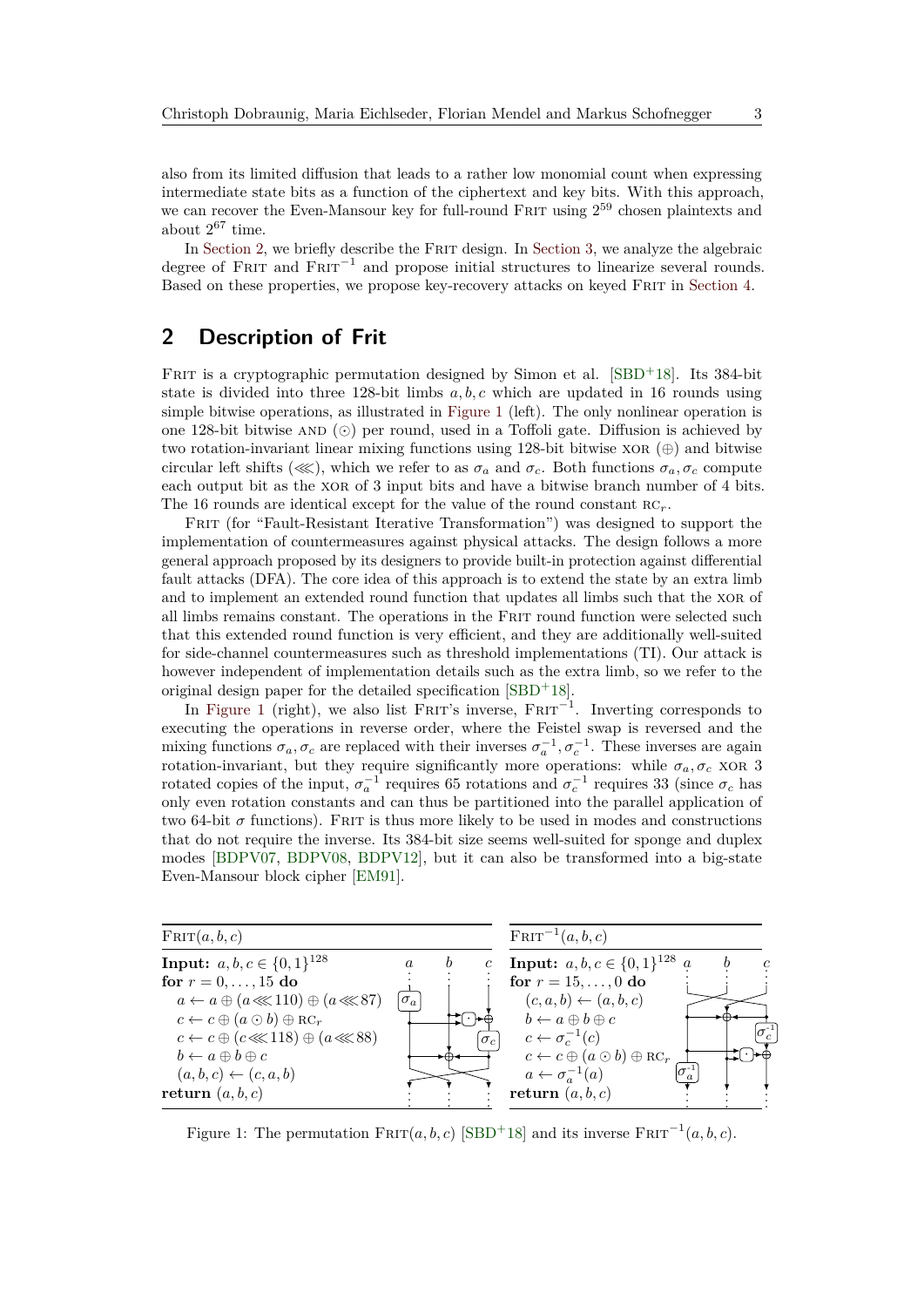# <span id="page-3-0"></span>**3 Algebraic Degree of Frit and Frit<sup>−</sup><sup>1</sup>**

In this section, we analyze the algebraic degree of *r*-round FRIT and  $F$ RIT<sup>-1</sup>. We show that the degree of  $F\text{RIT}^{-1}$  grows significantly more slowly than that of FRIT. We introduce the notion of the "effective degree" of the round function as the growth rate of the degree. We show that the effective degree of FRIT is bounded by  $\varphi \approx 1.618$  and of FRIT<sup>-1</sup> by  $\alpha_0 \approx 1.325$ , while the generic bound for degree-2 round functions is 2.

## <span id="page-3-1"></span>**3.1 Designers' Analysis of Frit**

In an appendix of the FRIT paper [\[SBD](#page-16-4)+18], the designers analyze the algebraic degree of *r*-round FRIT, which we denote by  $F_{\text{RIT}_r}$ , and observe the following. Let

$$
(a_r, b_r, c_r) = \text{FRT}_1(a_{r-1}, b_{r-1}, c_{r-1}) = \text{FRT}_r(a_0, b_0, c_0).
$$

Let  $F_0 = 0, F_1 = 1$ , and  $F_i = F_{i-1} + F_{i-2}$  for  $i \geq 2$  denote the Fibonacci sequence. Then, using the definition of FRIT<sub>1</sub> and the initial conditions deg  $a_0 = \deg b_0 = \deg c_0 = 1$ , it is easy to see by induction that deg  $a_r \leq F_{r+2}$ , deg  $c_r \leq F_{r+2}$ , and deg  $b_r \leq F_{r+1}$ :

$$
\deg b_r = \deg \sigma_a(a_{r-1}) \le F_{r+1},
$$
  
\n
$$
\deg a_r = \deg \sigma_c(c_{r-1} \oplus b_{r-1} \odot \sigma_a(a_{r-1})) \le F_r + F_{r+1} = F_{r+2},
$$
  
\n
$$
\deg c_r = \deg(b_{r-1} \oplus b_r \oplus a_r) \le F_{r+2}.
$$
  
\n(FRIT)

A similar bound applies for  $F \nR I T_r^{-1}$ , where we obtain with the same reasoning that

$$
\deg c_r \le F_{r+2}, \qquad \deg b_r \le F_{r+1}, \qquad \deg a_r \le F_r, \tag{Frit-1}
$$

except for the initial condition deg  $a_0 = 1$ . Thus,  $d_r = F_{r+2}$  is an upper bound for the algebraic degree deg  $\text{FRIT}_r \leq d_r$  and  $\text{deg FRIT}_r^{-1} \leq d_r$ .

Since  $F_{15} = 610 \geq 383$ , at least 13-round (14-round) FRIT or 13-round (15-round)  $FRT^{-1}$  is necessary to achieve the maximum degree in some (all) limbs of the state.



Figure 2: Fibonacci bound on the degree of  $\text{FRT}_r$  [\[SBD](#page-16-4)<sup>+</sup>18] and  $\text{FRT}_r^{-1}$ .

# **3.2 Algebraic Degree of Frit<sup>−</sup><sup>1</sup>**

In the following, we have a closer look at  $FRTT^{-1}$  to derive a tighter recursive bound on the degree of  $F\text{RIT}^{-1}$  that looks quite similar to the case of FRIT and shares the same initial conditions, but grows significantly more slowly.

#### **3.2.1 Recursive Bound for the Degree**

To see that the previous bound is not tight for  $F\text{RIT}^{-1}$ , consider the first two rounds of the inverse. Note that  $\sigma$  and its inverses do not change the degree, so we write  $\bar{x}$  for any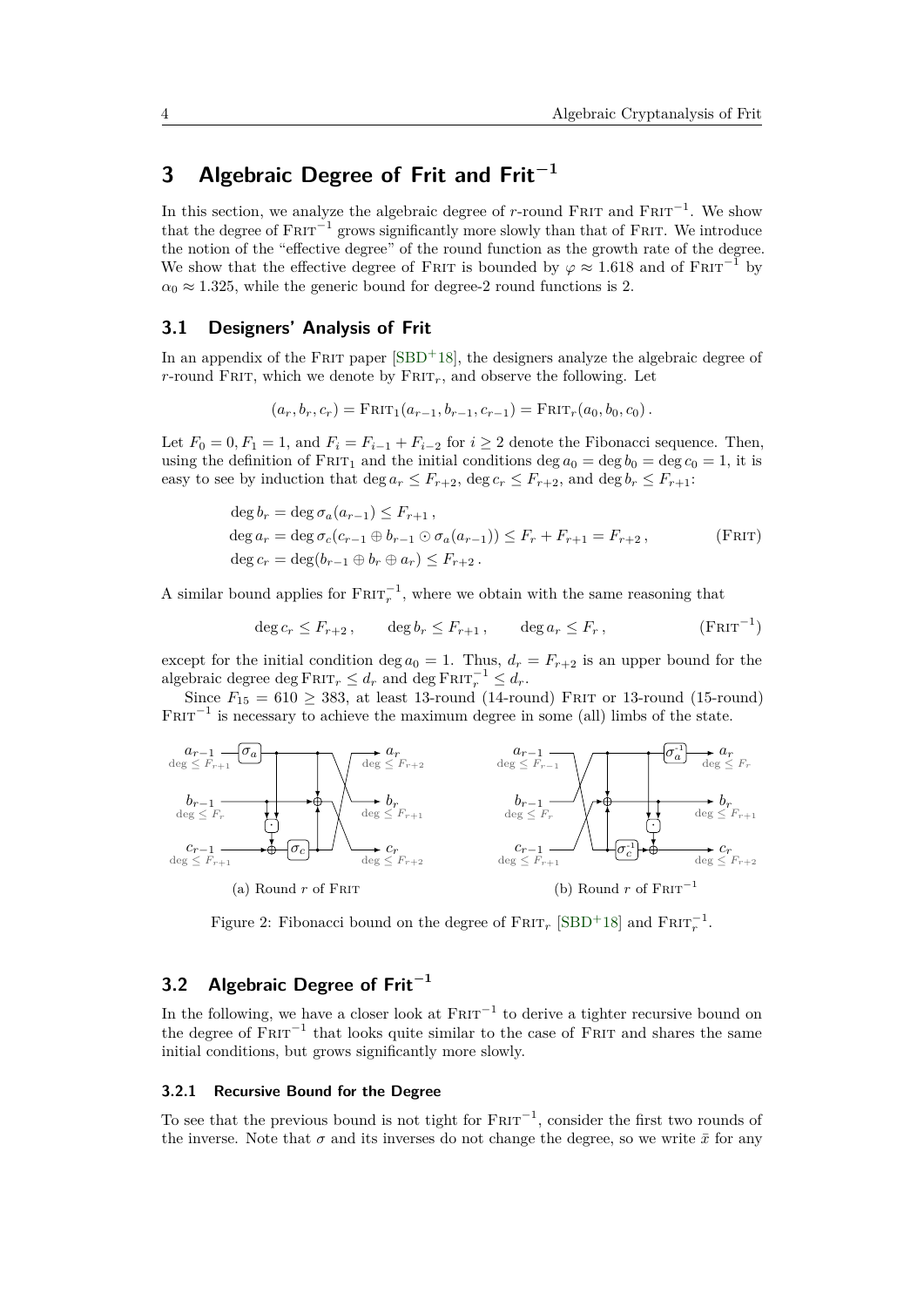*σ*(*x*) or *σ*<sup>-1</sup>(*x*). After one round, the algebraic degrees of limbs  $(a_1, b_1, c_1)$  are  $(1, 1, 2)$ since  $c_1 = b_1 \odot \bar{a}_1 \oplus \bar{a}_0$ . Now consider  $c_2$  after two rounds, which is essentially computed as  $c_2 = b_1 \odot (c_1 \oplus \ldots) \oplus \ldots$  and thus has a degree of at most  $1 + 2 = 3$ . However,  $c_1$  is itself the result of a multiplication by  $b_1$ , and since  $b_1^2 = b_1$ , the actual degree of the result is only 2, not 3.

More generally, using the bound  $d_r$  defined by the recursion  $d_r = d_{r-2} + d_{r-3}$  and the initial conditions  $d_0 = d_{-1} = d_{-2} = 1$ , the degree of  $F \text{RIT}^{-1}$  is bounded by

$$
\deg c_r \le d_r, \qquad \deg b_r \le d_{r-1}, \qquad \deg a_r \le d_{r-2}.
$$

We can prove this inductively by using the fact that by definition,  $c_r = b_r \odot \bar{a}_r \oplus \bar{a}_{r-1}$ :

 $\deg a_r = \deg \bar{b}_{r-1} \leq d_{r-2}$  $\deg b_r = \deg (c_{r-1} \oplus b_{r-1} \oplus a_{r-1}) \leq d_{r-1}$ ,  $\deg c_r = \deg (\bar{a}_{r-1} \oplus b_{r-1} \odot (a_{r-1} \oplus b_{r-1} \oplus c_{r-1}))$  $=$  deg  $(\bar{a}_{r-1} \oplus b_{r-1} \odot (a_{r-1} \oplus 1 \oplus \bar{a}_{r-1} \oplus \bar{a}_{r-2})) \leq d_{r-2} + d_{r-3} = d_r$ .  $(FRIT^{-1})$ 

In summary, we obtain the recursion

$$
\deg \operatorname{FRIT}_r^{-1} \le d_r = d_{r-2} + d_{r-3}, \qquad d_0 = d_{-1} = d_{-2} = 1.
$$

Using the method of differences to rewrite  $d_r = d_{r-1} + (d_r - d_{r-1})$ , we can also derive a different recursion for  $F\text{RIT}^{-1}$  very similar to that of FRIT:

$$
\begin{aligned}\n\deg \operatorname{FRT}_r &\le d_r = d_{r-1} + d_{r-2} \,, & d_1 = 2, \quad d_0 = 1 \,, \\
\deg \operatorname{FRT}_r^{-1} &\le d_r = d_{r-1} + d_{r-2} - d_{r-4} \,, & d_1 = 2, \quad d_0 = d_{-1} = d_{-2} = 1 \,. \n\end{aligned}
$$

Despite the apparent similarity of the recursions, the tighter bound for  $F\text{RIT}^{-1}$  grows significantly more slowly, as we will discuss in the following (see [Figure 3\)](#page-5-0). We practically verified the resulting degrees for up to 4 rounds of  $FRT^{-1}$  by symbolically evaluating the cipher with Sage, and the bound of degree 4 is tight. We also verified up to 7 rounds (degree 9) symbolically with a simplified model of the cipher, as well as up to 11 rounds (degree 28) by testing the zero-sum property, and all results confirm these bounds.

#### **3.2.2 Effective Degree**

The recursive definition of the bound identified above can also be translated to a closedform expression, in analogy to the bound of  $d_r = 2^r$  for the degree after *r* rounds of degree  $d = 2$ . For the permutation FRIT, the designers' Fibonacci argument that we recalled in [Subsection 3.1](#page-3-1) yields the following explicit exponential form using Binet's formula:

$$
d_r = F_{r+2} = \frac{\varphi^{r+2} - (1 - \varphi)^{r+2}}{\sqrt{5}} = \left\lfloor \frac{\varphi^{r+2}}{\sqrt{5}} \right\rfloor,
$$

where  $\varphi = \frac{1+\sqrt{5}}{2}$  is the golden ratio and  $\lfloor \cdot \rceil$  denotes rounding to the nearest integer. We thus refer to  $\varphi \approx 1.618$  as (an upper bound *d* for) the effective degree of FRIT.

We can obtain a similar exponential form for  $F\text{RIT}^{-1}$  by considering the generating function  $D(z) \in \mathbb{C}[z]$  of the recursive form  $d_r = d_{r-2} + d_{r-3}$ :

$$
D(z) = z^3 - z - 1.
$$

The polynomial  $D(z)$  has three roots  $\alpha_0, \alpha_1, \alpha_2$  over the complex plane. Two roots  $\alpha_1, \alpha_2$ are complex with absolute value less than 1, only one root  $\alpha_0 \approx 1.325$  is real. It is well-known that  $d_r$  can be written as a linear combination of powers of these roots, where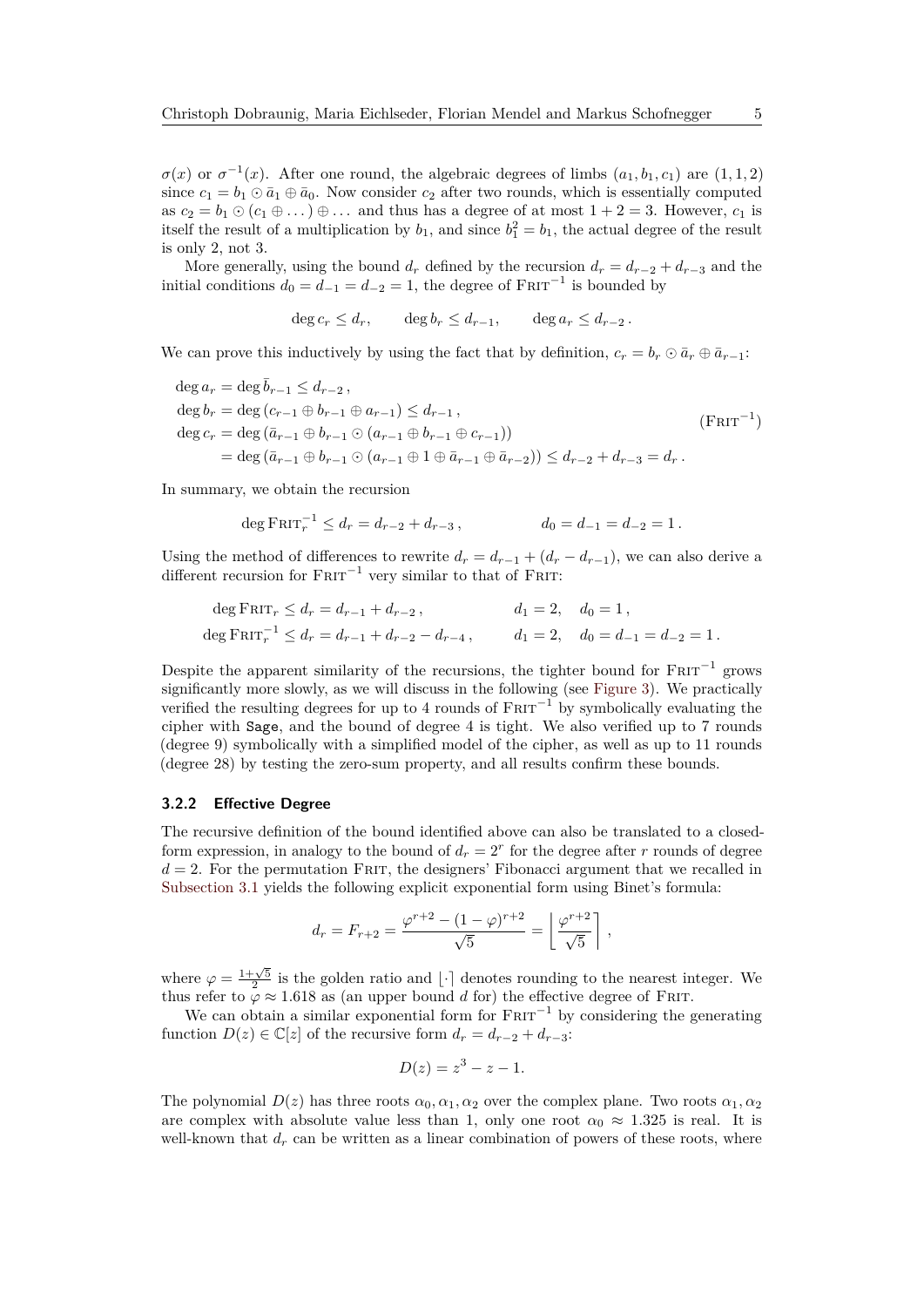<span id="page-5-0"></span>

Figure 3: Upper bounds  $d_r$  on deg  $F$ RIT $_r^{-1}$  based on different effective degrees  $d$ .

0 2 4 6 8 10 12 14 16

the coefficients  $t_0, t_1, t_2$  depend on the initial conditions  $d_0, d_1, d_2$ . By solving the resulting system of three linear equations, we obtain that  $|t_1\alpha_1^r + t_2\alpha_2^r| < 0.4$  for all  $r \ge 0$  and thus the effective degree is (bounded by)  $d = \alpha_0$ :

$$
d_r = t_0 \alpha_0^r + t_1 \alpha_1^r + t_2 \alpha_2^r = [t_0 \alpha_0^r], \qquad t_0 \approx 1.267, \quad \alpha_0 \approx 1.325.
$$

[Figure 3](#page-5-0) compares the resulting degrees after *r* rounds for effective degrees 2,  $\varphi$ , and  $\alpha_0$ .

## **3.3 (Conditional) Initial Structures and Integral Distinguishers**

So far, we analyzed the algebraic degree of  $F$ RIT<sub>r</sub> and  $F$ RIT<sub>r</sub><sup>-1</sup> with respect to the 384 input variables representing the permutation input (or output). While the bound for the degree of any of the limbs is below the generic bound of 383 that holds for any bijective operation, we can use this property to distinguish the permutation. More specifically, we can use the methods of higher-order differential cryptanalysis [\[Lai94\]](#page-15-10) to obtain an integral distinguisher: Say we have an upper bound *d* on the degree of the *r*-round permutation  $F_{\text{RIT}_r}$  or  $F_{\text{RIT}_r}^{-1}$  (or on at least one limb of the state). If we apply the *r*-round permutation to all elements of some  $(d+1)$ -dimensional (affine) subspace of  $\mathbb{F}_2^{384}$  and compute the XOR of the resulting outputs, we will obtain 0 in all bit positions of the state (or limb).

In the following, we will extend these simple integral distinguishers by several rounds. We will craft structured  $(d+1)$ -dimensional affine input subspaces such that applying *s* rounds of the permutation will again produce a  $(d+1)$ -dimensional affine subspace as an intermediate result, thus extending the integral distinguisher to  $s + r$  rounds. In other words, if we write the structured input space *V* as a linear combination  $V = \{ \sum v_i \cdot b_i \}$  ${B \cdot v \mid v \in \mathbb{F}_2^{d+1}}$  of some basis vectors  $b_i, 0 \le i < d+1$ , then the *s*-round permutation is a linear function with respect to the coordinates *v<sup>i</sup>* . We thus consider the ANF after *s* rounds when substituting the appropriate linear combination of  $v_i$  plus a symbolic constant for each input variable, and show that the resulting degree with respect to the variables  $v_i$ is 1. We also consider conditional initial structures where we require *b* bit conditions on the constants (the key) to ensure that the *s*-round permutation is linear. Finally, we propose low-dimensional inside-out zero-sum partitioning distinguishers for the permutation.

In the remainder of the section, we use the following notation. For simplicity, we will liberally refer to tuples of elements as "vectors" and to modules, affine vectorspaces, etc. as "spaces". We denote bitwise  $XOR$  by  $\oplus$ , bitwise AND by  $\odot$ , and the number of non-zero coordinates of a vector by wt(·). We consider the 384-bit state and each 128-bit limb as a vector of polynomials in the variables  $v_i$ ,  $0 \le i < d+1$ , i.e., as an element of

0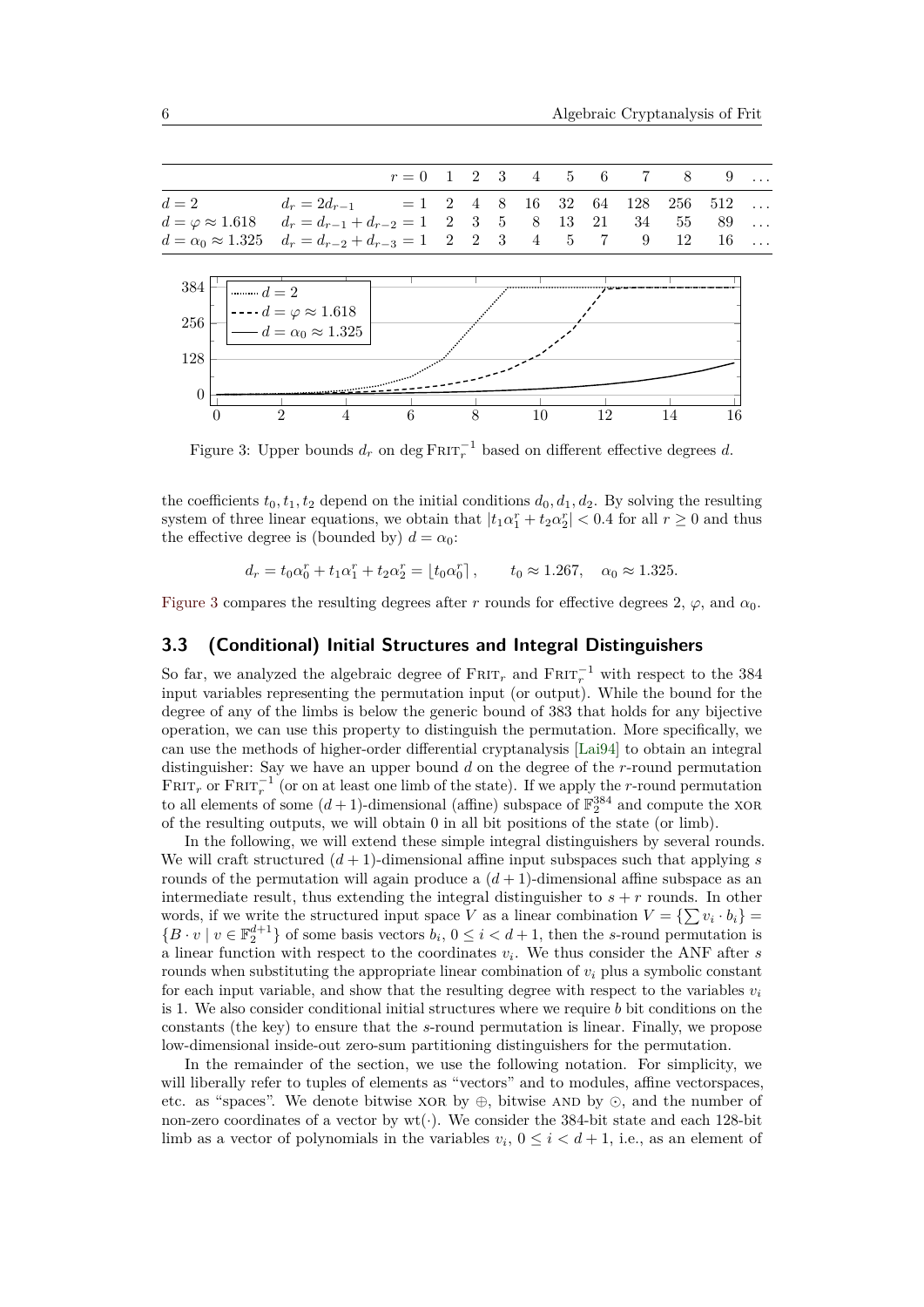the 384-dimensional or 128-dimensional space over  $\mathbb{F}_2[v_0, \ldots, v_d]$ . However, as we will later consider keyed Frit variants in an Even-Mansour construction, the coefficients may depend on a constant 384-bit key  $K = (k_0, \ldots, k_{383})$  and thus be unknown to the attacker, so we sometimes variably use the base ring  $(\mathbb{F}_2[k_0, \ldots, k_{383}])[v_0, \ldots, v_d]$ . We refer to the graded part of degree  $j$  ( $0 \leq j \leq d+1$ ) of a polynomial with respect to the variables  $v_i$  as  $d_1(.)$ ; for example,  $d_1(k_0 + k_1v_1 + v_2 + v_1v_2) = k_1v_1 + v_2$ . We want to find *s*-round initial structures such that  $d_j(a_s, b_s, c_s) = 0$  for  $j \geq 2$ . We will identify the polynomial vector *x* with  $d_i(x) = 0, j \geq 2$  with the affine vector space  $d_0(x) + V$  spanned by  $d+1$  basis vectors, where the *i*-th basis vector is obtained by substituting  $v_i = 1$ ,  $v_{i'} = 0$  for  $i' \neq i$  in  $d_1(x)$ .

#### **3.3.1 Initial Structures for Frit**

First consider *s*-round FRIT and assume we target some relatively small dimension  $d+1 \leq$ 128, i.e.,  $r \leq 10$ . By keeping the two limbs  $a_0, b_0$  constant and limiting the variables  $v_i$  to limb  $c_0$ , we can easily linearize  $s = 2$  rounds of FRIT: After one round,  $b_1 = \sigma_a(a_0)$  will be constant, while  $a_1$  and  $c_1$  will depend linearly on the variables  $v_i$  in  $c_0$ . Consequently, in the second round, again no variables are multiplied by the AND-gate, so  $a_2, b_2, c_2$  all depend linearly on the  $v_i$ . The structure is illustrated in [Figure 4a,](#page-6-0) where 1 denotes a constant limb and  $v, \bar{v}, v', \ldots$  denotes different linear limbs  $(d_{\geq 2}(\cdot) = 0)$ . Two limbs  $x, y$  denoted by the same symbol share the same linear part  $(d_1(x) = d_1(y))$ , and  $d_1(\bar{x}) = \sigma(d_1(x))$ . In other words, if we apply  $FRT_2$  to all elements of some  $(d + 1)$ -dimensional affine subspace of  $\mathbb{F}_2^{384}$  whose basis vectors  $b_i$  are all 0 in the first 256 bits, we will obtain another  $(d+1)$ -dimensional affine subspace as a result after 2 rounds. Note that the basis of this output space depends on the initial constants in  $a_0$  and is thus not necessarily known; in particular, for keyed Frit, the space depends on the key, so the sum over a space of dimension *d* is no longer a key-independent constant.

<span id="page-6-3"></span>
$$
\begin{array}{ccccccccc}\n1 & -\overline{0} & & \overline{v} & \overline{0} & & \overline{v} & & \overline{1} & \overline{0} & & \overline{v} & & \overline{0} & & \overline{0} & & \overline{1} & \overline{0} & & \overline{0} & & \overline{1} & \overline{0} & & \overline{0} & & \overline{1} & \overline{0} & & \overline{0} & & \overline{0} & & \overline{1} & \overline{0} & & \overline{0} & & \overline{0} & & \overline{0} & & \overline{0} & & \overline{0} & & \overline{0} & & \overline{0} & & \overline{0} & & \overline{0} & & \overline{0} & & \overline{0} & & \overline{0} & & \overline{0} & & \overline{0} & & \overline{0} & & \overline{0} & & \overline{0} & & \overline{0} & & \overline{0} & & \overline{0} & & \overline{0} & & \overline{0} & & \overline{0} & & \overline{0} & & \overline{0} & & \overline{0} & & \overline{0} & & \overline{0} & & \overline{0} & & \overline{0} & & \overline{0} & & \overline{0} & & \overline{0} & & \overline{0} & & \overline{0} & & \overline{0} & & \overline{0} & & \overline{0} & & \overline{0} & & \overline{0} & & \overline{0} & & \overline{0} & & \overline{0} & & \overline{0} & & \overline{0} & & \overline{0} & & \overline{0} & & \overline{0} & & \overline{0} & & \overline{0} & & \overline{0} & & \overline{0} & & \overline{0} & & \overline{0} & & \overline{0} & & \overline{0} & & \overline{0} & & \overline{0} & & \overline{0} & & \overline{0} & & \overline{0} & & \overline{0} & & \overline{0} & & \overline{0} & & \overline{0} & & \overline{0} & & \overline{0} & & \overline{0} & & \overline{0} & & \overline{0} & & \overline{0} & & \overline{0} & & \overline{0} & & \
$$

<span id="page-6-2"></span><span id="page-6-1"></span><span id="page-6-0"></span>Figure 4: Initial structures to (conditionally) linearize the first  $s \leq 4$  rounds of FRIT.

There are several ways to extend this structure by one or more rounds at the expense of imposing some bit conditions on the constant part of the input. One of them is illustrated in Figures [4b](#page-6-1) and [4c.](#page-6-2) To linearize 3 rounds, we prepend one round to the 2-round structure of [Figure 4a](#page-6-0) and start with variables only in  $b_0$ , see [Figure 4b.](#page-6-1) Additionally, we require that the constant in  $a_0$ , denoted by 1<sup>\*</sup>, is such that  $\sigma_a(a_0)$  is zero in all *b* bit positions where  $b_0$  is non-constant,  $\sigma_a(a_0) \odot d_1(b_0) = 0$ . Then, the output of the AND-gate of the first round is constant, producing exactly the input structure of [Figure 4a](#page-6-0) at the input to the second round. The number of conditions is  $b = wt(d_1(v)) \geq d+1$ . An attacker can either satisfy these conditions directly in an unkeyed setting, or can guess the relevant linear function of the key and repeat the distinguisher  $2<sup>b</sup>$  times with suitable plaintexts in a keyed setting.

For a 4-round structure, we can prepend one more round by satisfying a total of  $b = 2 \text{ wt}(d_1(v))$  conditions, as illustrated in [Figure 4c:](#page-6-2) Let  $\bar{a}_0 = \sigma_a(a_0)$ . First, we require that  $d_1(\bar{a}_0 \odot b_0) = 0$  to ensure that  $a_1$  is constant. Since  $d_1(\bar{a}_0) = d_1(b_0)$ , this can be satisfied with  $wt(d_1(v))$  bit conditions on  $d_0(b_0)$  using the fact that  $(x+0) \cdot (x+1) = x+x=0$ : we simply require  $d_0(b_0) = 1 + d_0(\bar{a}_0)$  in all relevant bit positions of  $b_0$ . Additionally, each of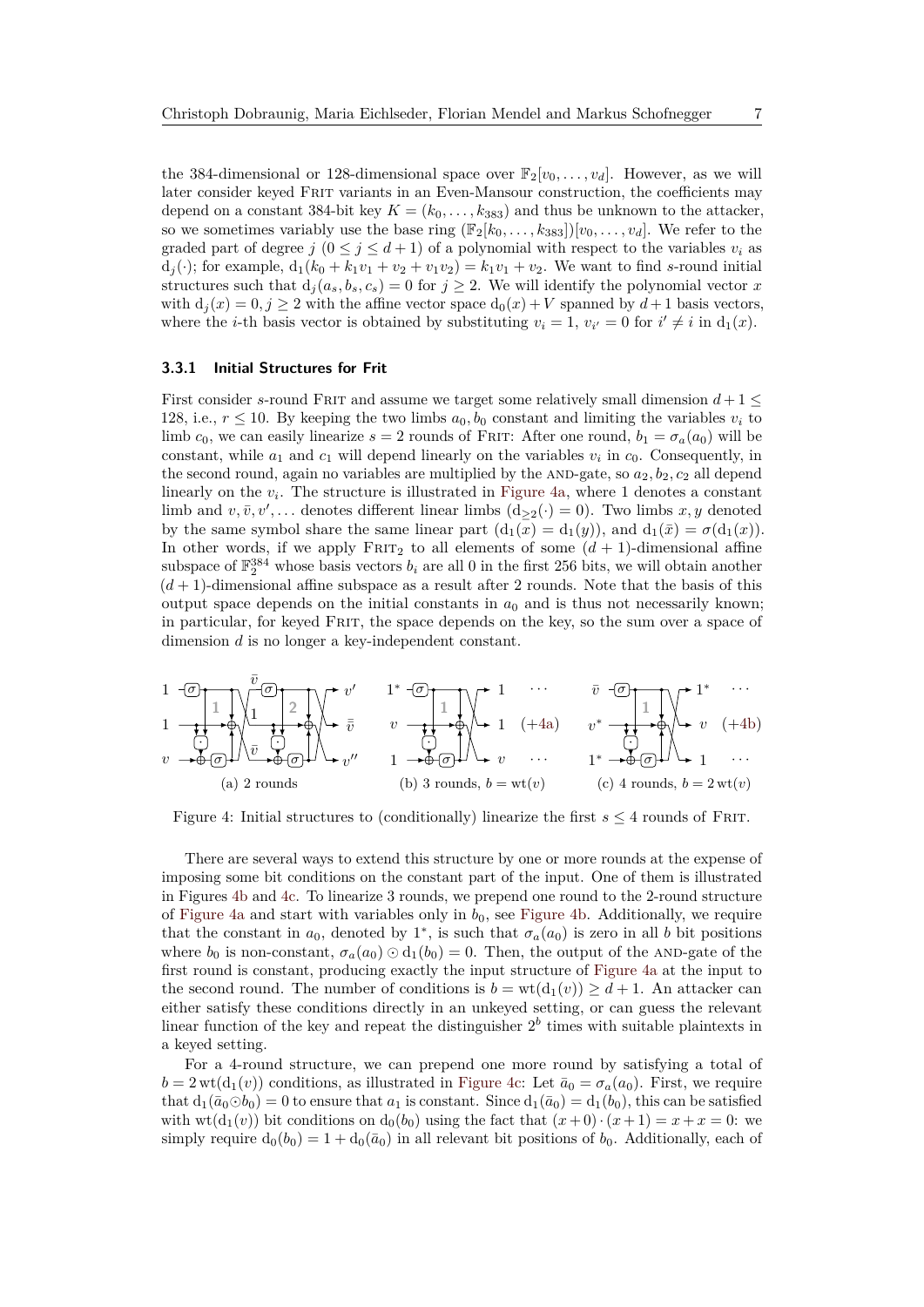the previous  $wt(d_1(v))$  conditions from [Figure 4b](#page-6-1) translate to a bit condition that depends nonlinearly on  $a_0, b_0$ , but can be satisfied like a linear condition by varying  $c_0$ .

[Table 1](#page-7-0) summarizes the resulting degree after  $s + r \le 16$  rounds of FRIT with different initial structures. With unconditional structures, we can distinguish up to 12 rounds [\(Figure 4a,](#page-6-0) degree 89) or 13 rounds (degree 377) of Frit. With conditional structures and degree 89, we can distinguish 13 rounds (90 conditions) or 14 rounds (179 conditions).

|          |              |                          | $\sim$         |                |                |             |   |    |    |    |    | $\sim$ |     |     |     |        |        | $\sim$ |        |
|----------|--------------|--------------------------|----------------|----------------|----------------|-------------|---|----|----|----|----|--------|-----|-----|-----|--------|--------|--------|--------|
|          | $\mathbf{r}$ | $\overline{\phantom{a}}$ |                |                | 2              | 3           | 4 | 5  | 6  |    | 8  | 9      | 10  | ΠT  | 12  | 13     | 14     | 15     | 16     |
|          |              | 4a                       | $\overline{2}$ | 3              | 4              | 5           | 6 |    | 8  | 9  | 10 | 11     | 12  | 13  | 14  | 15     | 16     |        |        |
|          |              | 4b                       | 3              | 4              | 5              | 6           | , | 8  | 9  | 10 | 11 | 12     | 13  | 14  | 15  | 16     |        |        |        |
| RIT<br>Ŀ |              | 4c                       | 4              | 5              | 6              |             | 8 | 9  | 10 | 11 | 12 | 13     | 14  | 15  | 16  |        |        |        |        |
|          | $a_r$        |                          |                | $\overline{2}$ | 3              | 5           | 8 | 13 | 21 | 34 | 55 | 89     | 144 | 233 | 377 | $\ast$ | $\ast$ | $\ast$ | $\ast$ |
|          | $b_r$        | IS                       |                |                | $\overline{2}$ | 3           | 5 | 8  | 13 | 21 | 34 | 55     | 89  | 144 | 233 | 377    | $\ast$ | $\ast$ | $\ast$ |
|          | $c_r$        |                          |                | 2              | 3              | $\mathbf b$ | 8 | 13 | 21 | 34 | 55 | 89     | 144 | 233 | 377 | $\ast$ | $\ast$ | $\ast$ | $\ast$ |

<span id="page-7-0"></span>Table 1: Degree after  $r \leq 16$  rounds of FRIT using the initial structures of [Figure 4.](#page-6-3)

## **3.3.2 Initial Structures for Frit−<sup>1</sup>**

For  $F \text{RIT}^{-1}$ , we can use similar techniques and some additional observations to linearize up to 5 rounds. [Figure 5a](#page-8-0) illustrates an unconditional 2-round structure for  $F\text{RIT}^{-1}$  starting from the same structure as [Figure 4a,](#page-6-0) but with different effects: In the first round, the and-gate multiplies a linear and a constant limb; the latter acts as a mask such that the non-zero elements of  $d_1(v')$  are a subset of those in  $d_1(v)$ . In the second round, the first XOR just inverts this selected subset. Then, in each bit position, the AND-gate either multiplies two linear terms with identical linear parts  $d_1(b_1) = d_1(b_2)$ , or at least one of the inputs is constant. In either case, the result is at most linear, and the non-zero linear part  $d_1(v''')$  is another subset of  $d_1(v)$ . We can trivially prepend another round as illustrated in [Figure 5b.](#page-8-1)

Under certain conditions, we can also append a fourth round, as indicated in [Figure 5c:](#page-8-2) Say we are interested in a low dimension of  $d+1 \leq 36$ . We start the construction by restricting the linear part  $d_1(\bar{v})$  in limb  $a_3$  (corresponds to  $a_2$  in [Figure 5a\)](#page-8-0), and require that it is zero except for the 36 positions 0*, . . . ,* 17*,* 64*, . . . ,* 81. Now consider  $d_1(c_0) = d_1(v) = \sigma_a(d_1(\bar{v}))$ :  $\sigma_a$  rotates by 0,110,87 bits to the left, or 0,18,41 bits to the right. Thus, all non-zero elements in  $\bar{v}$  are diffused to disjoint bit positions, namely  $0 \ldots 17$ to 0 *. . .* 17*,* 18 *. . .* 35*,* 41 *. . .* 59 in the first half of the limb, and 64 *. . .* 81 similarly in the second half. This implies that the linear parts  $d_1(\bar{v}), d_1(v''), d_1(v''')$  after 3 rounds are all masked selections from  $d_1(v)$ , and the xor of all three limbs preserves this property. Now, by a similar argument as in [Figure 5a,](#page-8-0) the output of the AND-gate is another selection from  $d_1(v)$ and thus linear. In summary, if we select the linear part at the input as  $d_1(b_0) = 0$  and  $d_1(a_0) = d_1(c_0) = \sigma_c(\sigma_a(d_1(\bar{v})))$  with  $d_1(\bar{v})$  zero except in positions  $0, \ldots, 17, 64, \ldots, 81$ , then we have an initial structure that linearizes 4 rounds of  $FRTT^{-1}$ .

Alternatively, we can obtain a simpler 4-round structure by imposing bit conditions on the constant part, as illustrated in [Figure 5d:](#page-8-3) For the  $wt(d_1(v))$  non-zero positions, we require that  $d_0(a_0 \oplus b_0 \oplus c_0) = 1$ . Then, we get  $d_1(b_2) = d_1(c_2)$  and thus  $d_1(b_3) = 0$ . We can also prepend another round, at the cost of significantly more new conditions: In addition to the  $wt(d_1(v))$  conditions on  $d_0(b_2)$  ( $b_1$  in [Figure 5d\)](#page-8-3), which we can satisfy by varying  $a_0$  (and compensating in  $c_0$  to keep  $b_1$  constant), we need to fix the behaviour of the AND in the first round. For this purpose, we want to set  $b_1$  to zero in all positions where  $d_1(b_0) = d_1(\bar{v})$  is non-zero, which imposes up to  $9 \text{ wt}(d_1(v))$  additional conditions that can be controlled via  $c_0$ . As an example, for  $s + r = 16$  we could target  $d + 1 = 17$ and would need up to  $17 + 92 = 109$  bit conditions for *v* with 17 consecutive linear bits.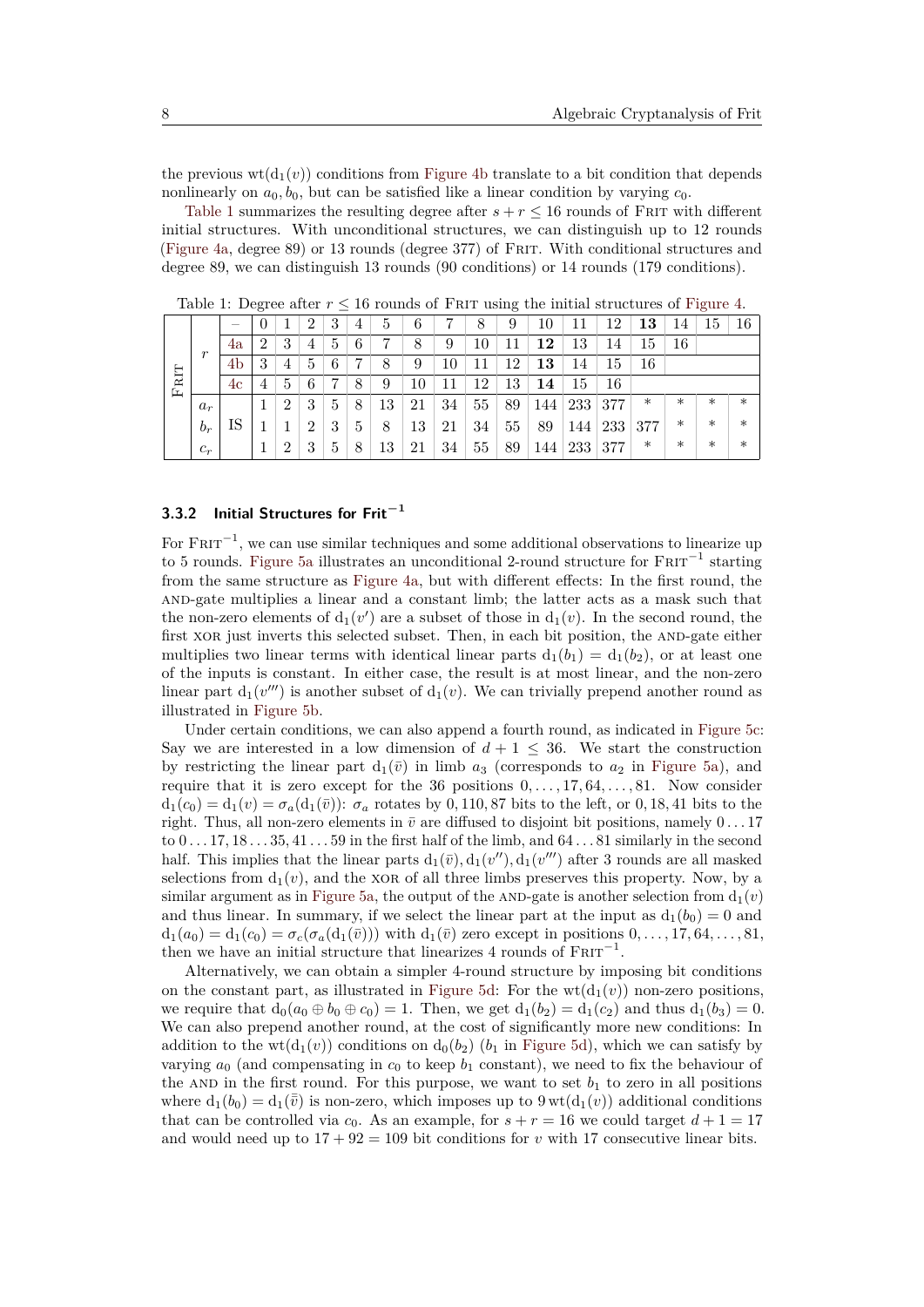<span id="page-8-4"></span><span id="page-8-2"></span><span id="page-8-1"></span><span id="page-8-0"></span>

<span id="page-8-5"></span><span id="page-8-3"></span>Figure 5: Initial structures to (conditionally) linearize the first  $s \leq 5$  rounds of  $\text{FRT}^{-1}$ .

<span id="page-8-7"></span>Table 2: Degree after  $r \leq 16$  rounds of  $F \text{RIT}^{-1}$  using the initial structures of [Figure 5.](#page-8-4)

|                | $\boldsymbol{r}$ | $\overline{\phantom{a}}$ | U              |                | റ              | 3              | 4 | 5  | 6  | ,  | 8  | 9  | 10 |    | 12 | 13 | 14 | 15 | 16  |
|----------------|------------------|--------------------------|----------------|----------------|----------------|----------------|---|----|----|----|----|----|----|----|----|----|----|----|-----|
|                |                  | 5a                       | $\overline{2}$ | 3              | 4              | 5              | 6 |    | 8  | 9  | 10 | 11 | 12 | 13 | 14 | 15 | 16 |    |     |
| $\overline{ }$ |                  | 5 <sub>b</sub>           | 3              | $\overline{4}$ | $\mathbf b$    | 6              |   | 8  | 9  | 10 | 11 | 12 | 13 | 14 | 15 | 16 |    |    |     |
|                |                  | 5c                       | 4              | 5              | 6              | 7              | 8 | 9  | 10 | 11 | 12 | 13 | 14 | 15 | 16 |    |    |    |     |
| $F$ RIT        |                  | 5e                       | 5              | 6              |                | 8              | 9 | 10 |    | 12 | 13 | 14 | 15 | 16 |    |    |    |    |     |
|                | $a_r$            |                          |                |                |                | 2              | 2 | 3  | 4  | 5  | ,  | 9  | 12 | 16 | 21 | 28 | 37 | 49 | 65  |
|                | $b_r$            | IS                       |                |                | $\overline{2}$ | $\overline{2}$ | 3 | 4  | 5  | ,  | 9  | 12 | 16 | 21 | 28 | 37 | 49 | 65 | 86  |
|                | $c_r$            |                          |                | $\overline{2}$ | റ              | 3              | 4 | 5  |    | 9  | 12 | 16 | 21 | 28 | 37 | 49 | 65 | 86 | 114 |

#### **3.3.3 Combined Inside-Out Structure**

So far, we considered distinguishing properties of the (possibly keyed) permutation Frit or  $F\text{RIT}^{-1}$ . When considering the permutation as an unkeyed primitive, we can also obtain distinguishing properties that are even less costly to test, but that will usually be less useful to exploit for key-recovery or other attack goals. In particular, we can use inside-out computations and concatenate compatible initial structures to obtain a zero-sum partitioning of very low dimension as follows. The 2-round forward and backward structures of [Figure 4a,](#page-6-0) [5a](#page-8-0) obviously start from compatible structures (1*,* 1*, v*). Furthermore, if we consider a low dimension, we can add a backward round for free as in [Figure 5c.](#page-8-2) As illustrated in [Table 3,](#page-8-6) if we start from  $(1, 1, v)$ , the degree after 6 forward rounds is at most 8, and after 10 backward rounds at most 9 (for suitable *v*). Thus, if we fix a suitable *v* for dimension  $d + 1 = 10$ , and consider any affine space of this vector space, applying  $FRT_{10}^{-1}$  produces  $2^{10} = 1024$  inputs to the permutation that sum to 0 while their outputs after  $FRT_{16}$  also sum to 0. Since we did not require any bit conditions, we can partition the entire input space of size  $2^{384}$  into  $2^{374}$  such zero-sum partitions of size  $2^{10}$ .

<span id="page-8-6"></span>Table 3: Inside-out degrees for 10-dimensional zero-sum partitioning of Frit.

| ↵      | $\boldsymbol{r}$ |               | റ              | 3              | 4              | 5              | 6              | $\overline{ }$ | 8 | 9<br>10 |  |  | 12 | 13 | 14 | 15 |   |
|--------|------------------|---------------|----------------|----------------|----------------|----------------|----------------|----------------|---|---------|--|--|----|----|----|----|---|
| Ξ      | $a_r$            | $\mathcal{O}$ | 4              | 3              | $\overline{2}$ | റ              |                |                |   |         |  |  |    |    | 3  | 5  |   |
| Ė<br>_ | $b_r$            | 7             | $\overline{5}$ | $\overline{4}$ | 3              | $\overline{2}$ | $\overline{2}$ |                |   | 5c,5a   |  |  | 4а |    | 9  | 3  | Ð |
|        | $c_r$            | 9             | 7              | $\mathcal{O}$  | 4              | 3              | $\overline{2}$ | റ              |   |         |  |  |    | 3  | 5  |    |   |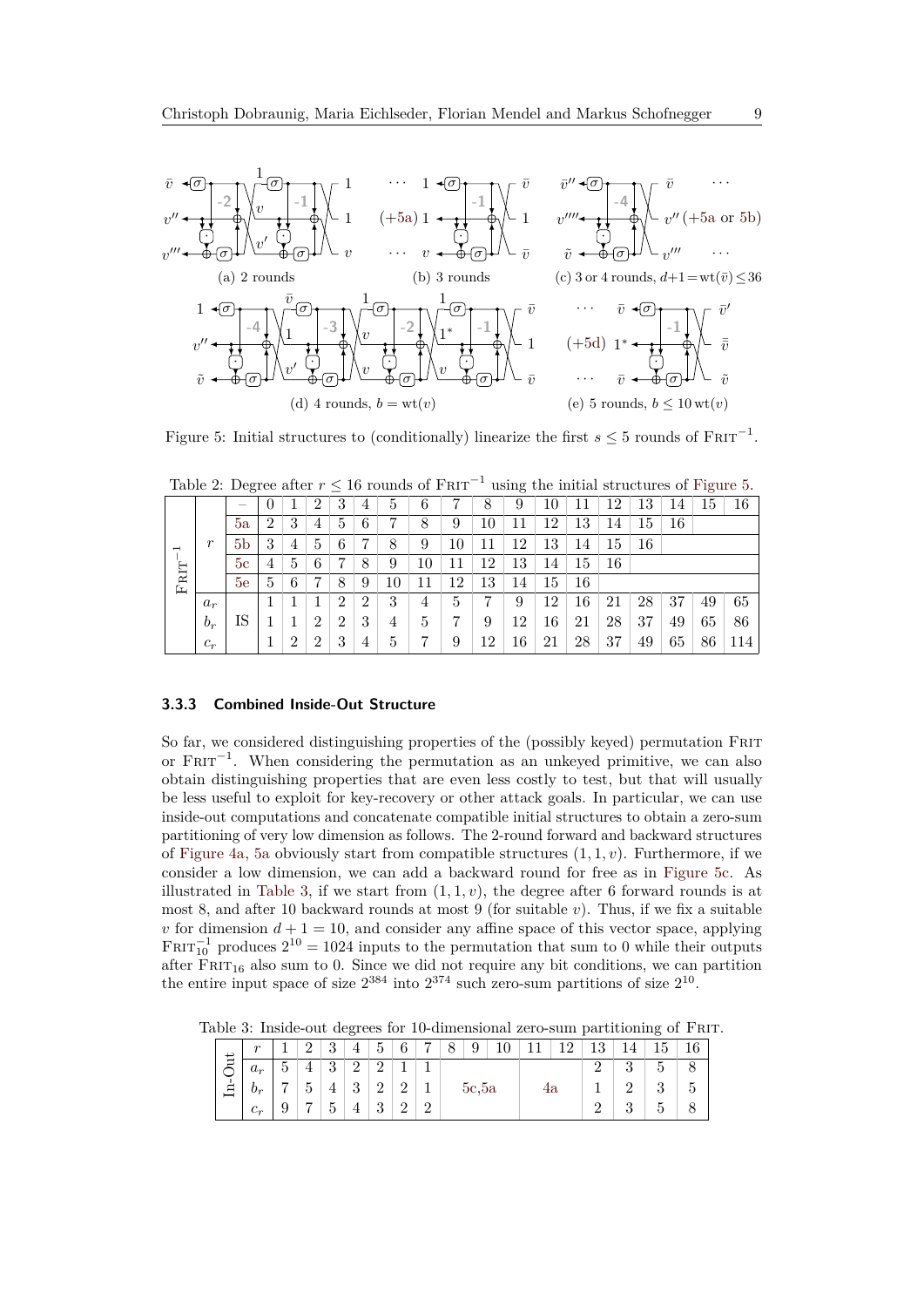# <span id="page-9-0"></span>**4 Key-Recovery Attacks on Keyed Frit**

In this section, we analyze the security of Frit-based block ciphers. In the following attack descriptions, we consider Frit in a single-key Even-Mansour construction to encrypt a 384-bit plaintext *P* under a 384-bit key *K* to  $C = \text{Frit}(P \oplus K) \oplus K$ . The attacks apply with identical complexities for a two-key construction, since the second key can be obtained trivially once the first key has been recovered. For a Frit-like construction with a key schedule and round keys, the attack complexities would also only increase by a negligible amount.

We first propose a simple chosen-ciphertext attack that recovers the key with a very low complexity by exploiting the low effective degree of  $F$ RIT<sup> $-1$ </sup> with a 15-round integral distinguisher. However, since the implementation cost of  $FRT^{-1}$  is higher than that of FRIT, we do not expect that FRIT would be used in a way that requires an implementation of the decryption algorithm and thus allows chosen-ciphertext attacks. For this reason, we also propose a chosen-plaintext attack with a higher complexity. While the 11-round integral distinguisher in this case is shorter and weaker due to the higher effective degree of Frit, the key-recovery part can cover more rounds efficiently by applying optimized interpolation attacks that again profit from the low degree of  $F\text{RIT}^{-1}$ .

## **4.1 Simple Key-Recovery Attack using Chosen Ciphertexts**

Assume we can query chosen ciphertexts *C* to receive the corresponding plaintexts  $P =$  $F \nvert T^{-1}(C \oplus K) \oplus K$ . Here and in the following, we always "peel off" the final linear operation  $\sigma_a^{-1}$  by applying  $\sigma_a$  to limb *a* for all obtained plaintexts, and considering the corresponding equivalent key. If we query  $2^{17}$  ciphertexts in an affine space constructed with the initial structure of [Figure 5c,](#page-8-2) we know that their values of limb  $a_{15}$  after decrypting 15 rounds must sum to 0. The relevant degrees after *r* rounds are summarized in [Table 4.](#page-10-0) Moreover, if we continue decrypting another half-round, the same holds for the value of limb *c* between the mixing step  $\sigma_c^{-1}$  and the Toffoli gate, which we denote by  $c^*$ .

To verify this integral distinguishing property in one bit of  $c^*$ , we need to guess 3 bits of (equivalent) key information. Of all 2 <sup>3</sup> key guesses, half (including the correct key) will satisfy the 1-bit distinguishing property. After repeating the test 3 or more times for different choices of the initial structure, we expect that only the correct key guess for the 3 bits will survive. The test can be applied in parallel on all 128 bit positions, thus recovering the complete 384-bit key. In order to collect enough data for 3 or more different initial structures, we can query  $2^{18}$  chosen plaintexts and select different 17-dimensional subspaces. For each subspace and bit position, it is sufficient to count how often each of the 2 <sup>3</sup> possible values of the 3 relevant plaintext bits occurs; or more specifically, whether it occurs an odd number of times. For each 3-bit key candidate, we can then test whether these  $\leq 2^3$  ciphertext values with odd counters sum to the target constant. Overall, the time and data complexity is dominated by cost of querying  $2^{18}$  chosen ciphertexts. An alternative trade-off with a slightly lower data complexity of  $2^{14}$  chosen ciphertexts and a higher, but still practical time complexity can be obtained by using a 14-round distinguisher and guessing 27 key bits.

We practically implemented and verified the attack in C. It takes about 5 seconds to recover the full 384-bit key for the full-round primitive. However, the experiment showed that a minor tweak to the attack is necessary.

Let  $K = (K_a, K_b, K_c)$  denote the key we want to recover. Since bit  $c^*$  depends linearly on the guessed key bits of  $K_c$ , the contribution of these key bits cancels when evaluating the sum, and the distinguishing property is independent of *Kc*. We can however correctly recover the bits of  $K_a$  and  $K_b$  one by one with 2 or more repetitions per bit position. To also recover  $K_c$ , we tweak the attack as follows. We first recover the full keys  $K_a$ ,  $K_b$  as described above using 2 or more repetitions. Then, we peel off the first round, which is now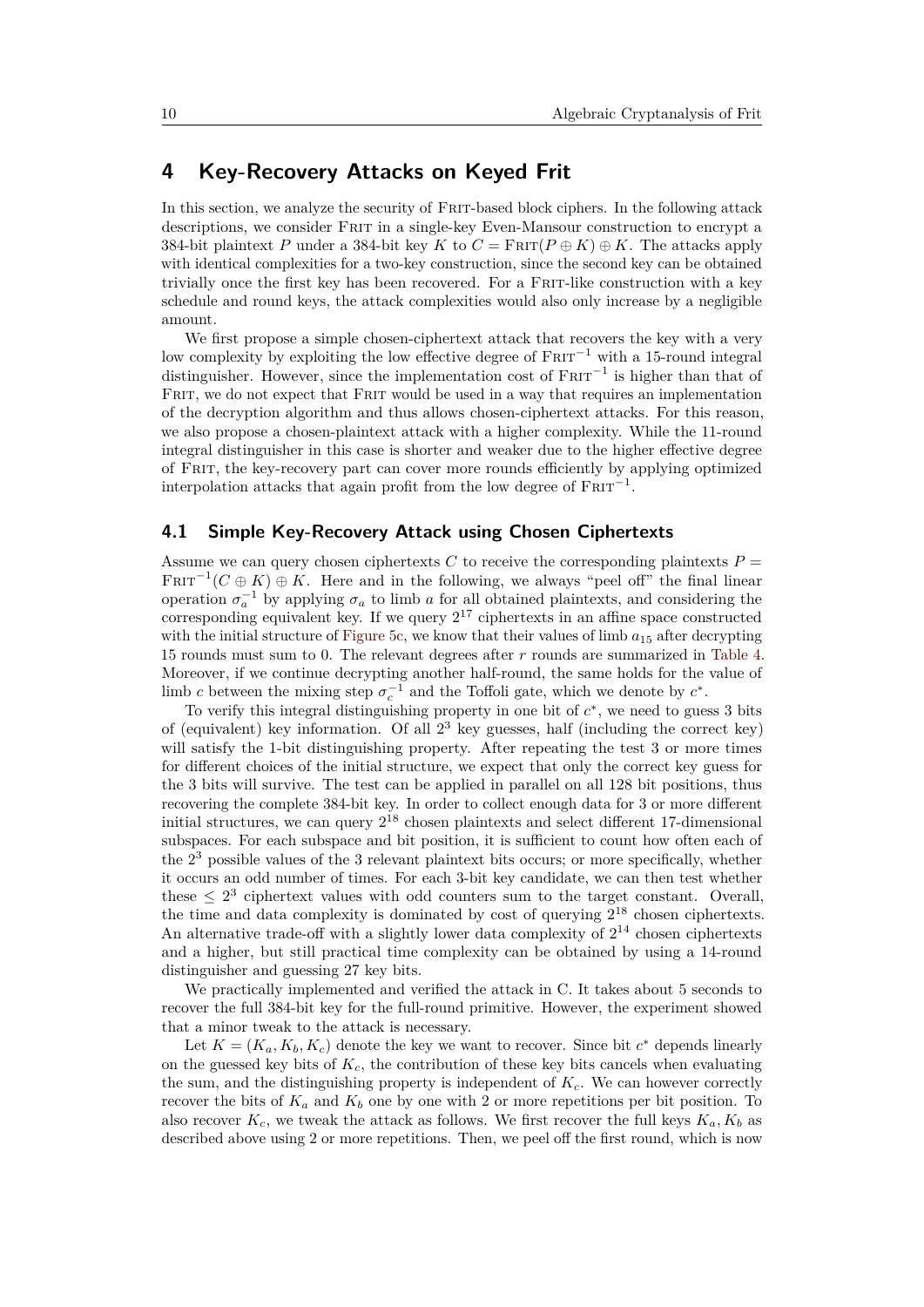linear in the remaining unknown key *Kc*, and repeat the attack for the partially encrypted plaintexts using dimension  $12 + 1$  for 15-round  $FRTT^{-1}$ . This way, we will recover the "equivalent" keys  $K'_a = \sigma_a(\sigma_c(K_c))$  and  $K'_b = 0$  (though, again, not the part  $K'_c = \sigma_c(K_c)$ ) and thus learn *K<sup>c</sup>* to complete the key *K*.

|  |                   | $\boldsymbol{r}$ |       |    | $\overline{2}$ | 3              | 4  | 5  | 6 | 7  | 8              | 9              | 10             | 11             | 12             | 13             | 14 | 15 | 16 |
|--|-------------------|------------------|-------|----|----------------|----------------|----|----|---|----|----------------|----------------|----------------|----------------|----------------|----------------|----|----|----|
|  |                   |                  | $a_r$ | Κ  | 16             | 12             | 9  | 7  | 5 | 4  | 3              | $\overline{2}$ | $\overline{2}$ |                |                | 5 <sub>c</sub> |    |    |    |
|  | ${\rm F}{\rm HT}$ | CCA              | $b_r$ |    | $\ast$         | 16             | 12 | 9  | 7 | 5  | $\overline{4}$ | 3              | $\overline{2}$ | $\overline{2}$ |                |                |    |    |    |
|  | Keyed             |                  | $c_r$ |    | $\ast$         | $\ast$         | 16 | 12 | 9 | ד  | 5              | 4              | 3              | $\overline{2}$ | $\overline{2}$ |                |    |    |    |
|  |                   |                  | $a_r$ | 4a |                | $\overline{2}$ | 3  | 5  | 8 | 13 | 21             | 34             | 55             | $\ast$         |                |                |    |    |    |
|  |                   | CPA              | $b_r$ |    |                |                | 2  | 3  | 5 | 8  | 13             | 21             | 34             | 55             |                | $f_K(C)$       |    |    |    |
|  |                   |                  | $c_r$ |    |                | $\overline{2}$ | 3  | 5  | 8 | 13 | 21             | 34             | 55             | $\ast$         |                |                |    |    |    |

<span id="page-10-0"></span>Table 4: Key-recovery attacks on keyed Frit (chosen-ciphertext or chosen-plaintext).

## **4.2 Optimized Interpolation Attack using Chosen Plaintexts**

When trying to develop similar key-recovery attacks using chosen plaintexts, we run into several limitations that prevent a full-round attack: First, the degree of Frit grows much faster, so the core distinguisher can only cover fewer rounds. Second, the initial structures we identified in [Figure 4](#page-6-3) are shorter and only cover two rounds (without additional conditions). Third, the diffusion of  $\sigma^{-1}$  is much better than that of  $\sigma$ , which may impact the size of the necessary key guess. However, we can use a different approach for key-guessing to take advantage of the properties of the weaker inverse  $FRTT^{-1}$ : Jakobsen and Knudsen's interpolation attack [\[JK97\]](#page-15-11) with Dinur et al.'s variable transformations [\[DLMW15\]](#page-14-4).

In the following, we propose a chosen-plaintext attack that combines an 11-round integral distinguisher with a 5-round key recovery by interpolation, as illustrated in [Table 4.](#page-10-0) We target the limb  $b^* = b_{11}$  after 11 rounds, for which we can construct an integral distinguisher of dimension  $55 + 1$  using an initial structure of  $s = 2$  rounds and a core distinguisher for  $r = 9$  rounds: the bits of  $b^*$  have degree 55 in the selected variables from the plaintext side.

On the other hand, the bits of  $b^*$  can also be written as a polynomial of the ciphertext bits with key-dependent coefficients. For 5 rounds, this polynomial can be obtained by considering the ANF of  $FRT_{5}^{-1}$ , substituting the keyed ciphertext bits  $(K_{i} \oplus C_{i})$  for the FRIT output bits, and grouping the terms by the ciphertext monomials in  $C_i$ . According to the effective degree of  $F\text{RIT}^{-1}$ , this polynomial has degree at most 4 with respect to the variables  $C_i$  (see [Table 2\)](#page-8-7). We want to recover the key-dependent coefficients of the ciphertext monomials to recover the key. To estimate the complexity of the resulting attack, we first need to analyze the structure and properties of this polynomial for Frit.

### **4.2.1 Interpolation and Monomial Count**

We write one bit of  $b^*$  as a polynomial  $f(K, C)$  of degree 4 in the key  $K = (K_0, \ldots, K_{383}) \in$  $\mathbb{F}_2^{384}$  and ciphertext  $C = (C_0, \ldots, C_{383}) \in \mathbb{F}_2^{384}$ . This polynomial can be re-written as a key-dependent polynomial in the ciphertext,

$$
f_K(C) = \sum \alpha_u C^u \in \mathbb{F}_2[K][C],
$$

with ciphertext monomials  $C^u = \prod C_i^{u_i}$  for  $u = (u_0, \ldots, u_{373}) \in \mathbb{F}_2^{384}$  and key-dependent coefficients  $\alpha_u \in \mathbb{F}_2[K]$ . We are interested in the number of monomials with non-zero coefficients. This number is generally upper-bounded by  $\binom{384}{\leq 4} \approx 2^{29.7}$ , but is significantly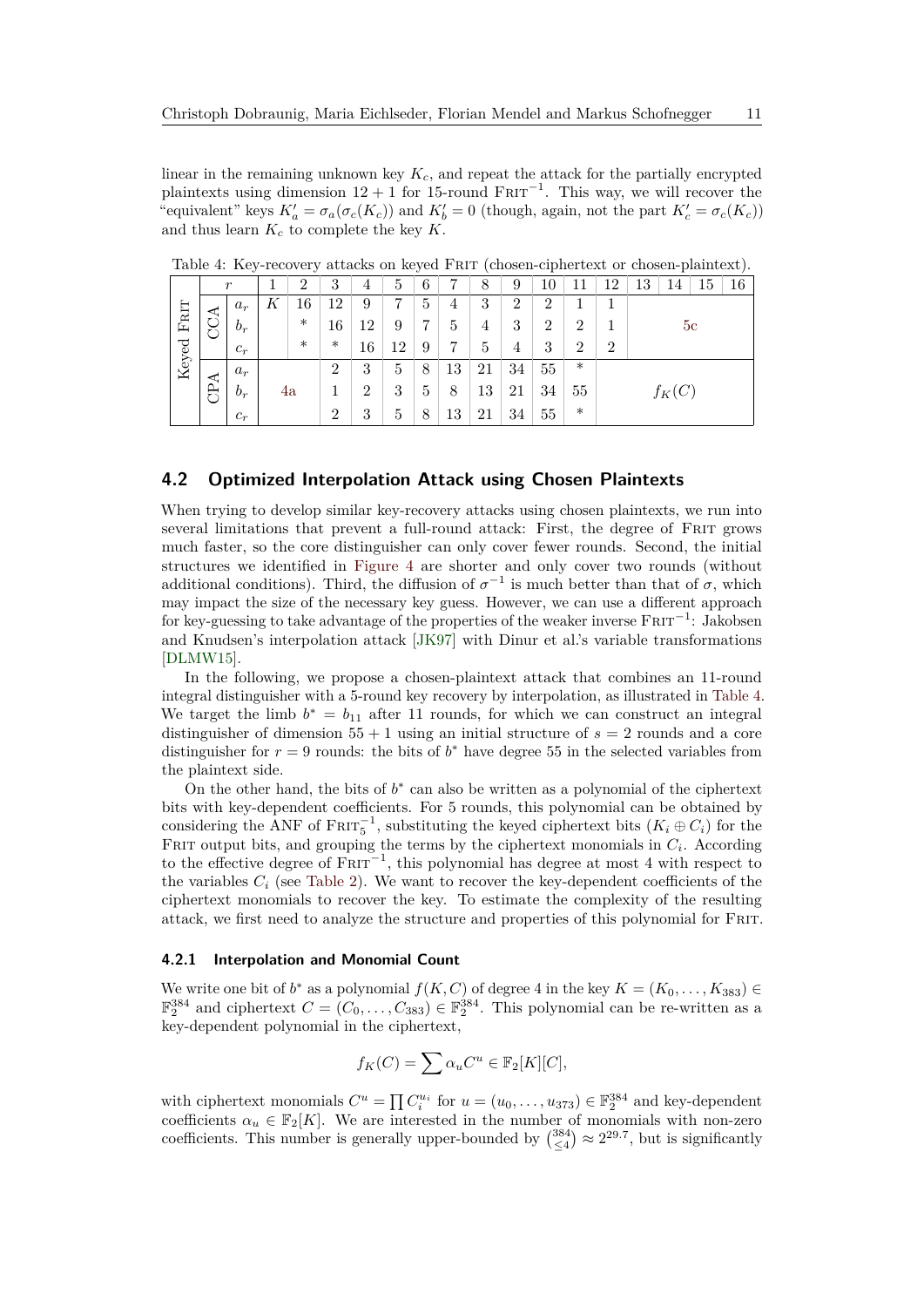lower for FRIT<sup>-1</sup>. The polynomial is not exactly identical (modulo variable indexing) for different bit positions due to the round constant addition, but the monomial count and structure with respect to the monomials  $C^u$  is the same for all bit positions. Also note that due to the Even-Mansour construction, the definition of the polynomial is entirely symmetric with respect to *C* and *K*, i.e.,  $f_K(C) = f_C(K)$ .

For the monomial count, we can derive simple bounds by hand, but to obtain a more precise, tight result, we used Sage to symbolically evaluate the polynomial. More specifically, we derived the ANF of  $\text{FRT}_r^{-1}$  for  $r \leq 5$ , substituted  $(K_i \oplus C_i)$  to obtain  $f(K, C)$ , and counted the number of distinct ciphertext monomials  $C^u$  with (potentially) non-zero coefficients. We list the corresponding Sage code in [Listing 1](#page-17-2) in the appendix. For 5 rounds, this takes about 45 minutes, and an upper bound for 6 rounds can be obtained in comparable time. [Table 5](#page-11-0) lists the resulting exact monomial count  $\bar{n}$  for  $r \in \{2, 3, 4, 5\}$ , grouped by the monomial degree. The polynomial is quite sparse; for FRIT<sub>5</sub><sup>-1</sup>, only  $\bar{n} = 60320 \approx 2^{15.88}$  out of the total  $\approx 2^{29.7}$  monomials  $C^u$  have non-zero coefficients *αu*.

We want to interpolate this polynomial and then recover the key bits from its keydependent coefficients. We could do this with an interpolation attack by collecting  $\bar{n}$ equations in the  $\bar{n}$  unknown coefficients using  $\bar{n}$  different zero-sum distinguishers for our target bit. To improve the complexity, we use the dual approach and variable transformation proposed by Dinur et al. [\[DLMW15\]](#page-14-4) for the analysis of LowMC. The exact number of monomials of degrees (0*,* 1*, . . . ,* 4) is (1*,* 337*,* 30768*,* 25054*,* 4160). Since the overall degree of  $f(K, C)$  is also 4, monomials  $C^u$  of high degree in  $C$  must have coefficients  $\alpha_u$  of low degree in *K*. We can rewrite the polynomial using fewer unknowns  $\alpha_u$  and  $K^v$  as

$$
f(K, C) = \sum_{\text{wt}(u) \text{ small}} \alpha_u C^u + \sum_{\text{wt}(v) \text{ small}} \beta_v K^v.
$$

For  $F$ RIT<sub>5</sub><sup>-1</sup>, we can use this approach to reduce the number of unknowns  $\alpha_u, K^v$  by a factor of about 2:

- We keep the coefficients of  $n_p = 1 + 337 + 30768$  monomials of degree  $\leq 2$  in  $C_i$ .
- We transform the coefficients of the remaining 25054 + 4160 monomials of degree 3*,* 4 in  $C_i$ . These coefficients must be polynomials in the key bits of degree at most 1 or 0, respectively. Since the ANF is entirely symmetric in  $C$  and  $K$ , only 1 or  $1 + 337$  key monomials, respectively, can be involved in these coefficients. If we consider Frit with round keys and model them as independent new variables, the count would be higher, but still much smaller than  $n_p$ . By linearizing the key monomials, we can replace the  $25054 + 4160$  coefficients with  $n_k = 1 + 337$  new unknowns.

The reduced number of unknowns is then  $n = n_p + n_k = 1 + 2 \cdot 337 + 30768 = 31444 \approx 2^{14.94}$ .

| Round          | Degree            | $\sum$ | 0            | 1    | $\overline{2}$ | 3     | 4     |
|----------------|-------------------|--------|--------------|------|----------------|-------|-------|
| $\overline{2}$ | $\bar{n}$         | 69     | 1            | 67   | 1              |       |       |
|                | $\it{n}$          | 69     | 1            | 68   |                |       |       |
| 3              | $\bar{n}$         | 230    | 1            | 163  | 66             |       |       |
|                | $\it{n}$          | 165    | 1            |      | 164            |       |       |
| 4              | $\bar{n}$         | 7921   | 1            | 274  | 7519           | 127   |       |
|                | $\it{n}$          | 550    | 1            | 274  | 275            |       |       |
|                | $\bar{n}$         | 60320  | $\mathbf{1}$ | 337  | 30768          | 25054 | 4160  |
| $\overline{5}$ | $\log_2(\bar{n})$ | 15.88  | 0.00         | 8.40 | 14.91          | 14.61 | 12.02 |
|                | $\it{n}$          | 31444  | $\mathbf{1}$ | 337  | 30768          |       | 338   |
|                | $\log_2(n)$       | 14.94  | 0.00         | 8.40 | 14.91          | 8.40  |       |

<span id="page-11-0"></span>Table 5: Number of monomials  $\bar{n}$  and unknowns *n* of  $f_K(C)$  per bit for  $\text{FRT}_r^{-1}$  [\(Listing 1\)](#page-17-2).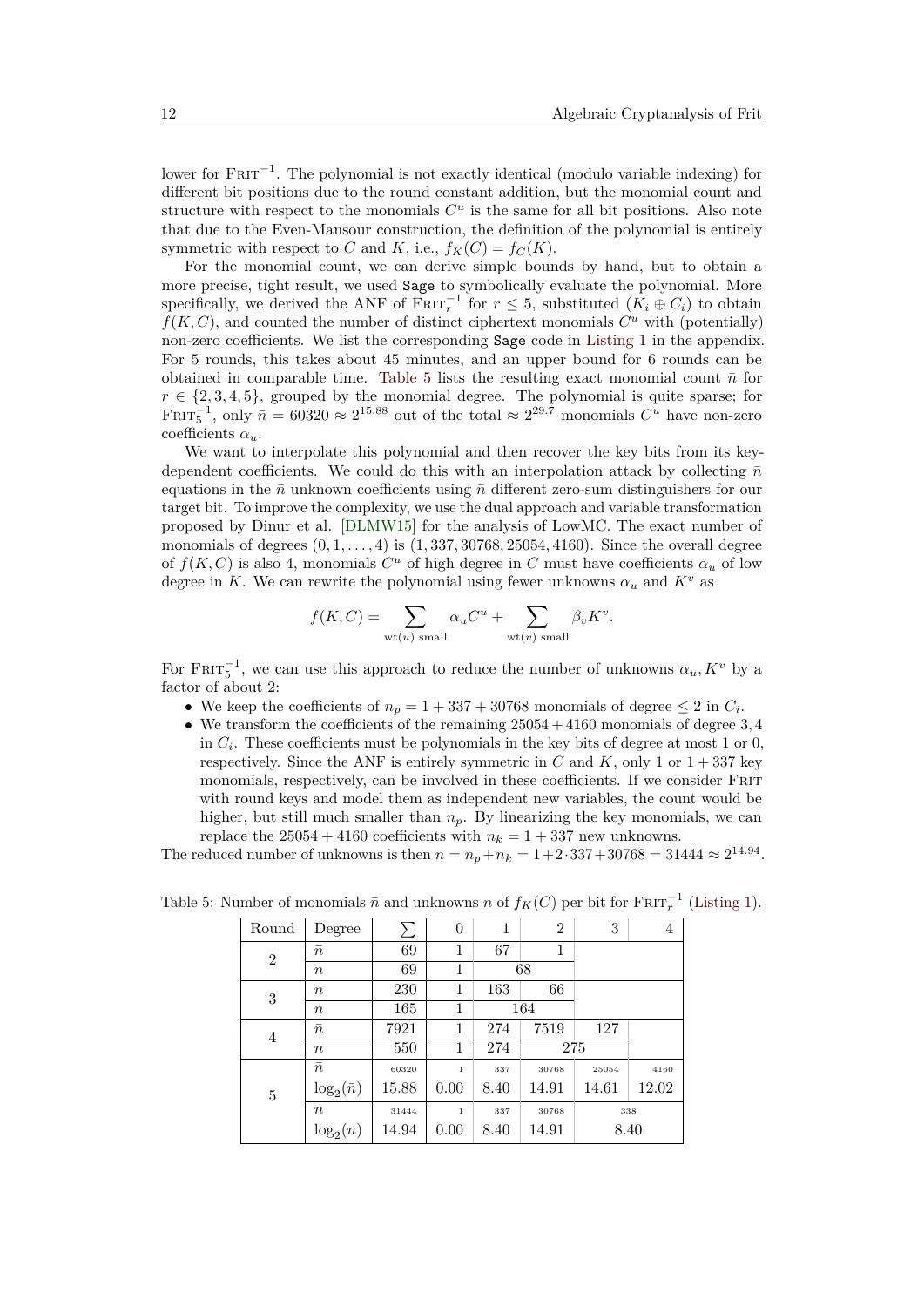Conveniently, the value of 337 of the new unknowns corresponds exactly to different key bits that can thus be trivially recovered from the interpolated polynomial. To recover the full key, it will be necessary to repeat the attack one more time with a different target bit position, which can be done with the same data.

## **4.3 Key Recovery and Attack Complexity**

We state the memory complexity *M* in bits (bit), data complexity *D* in the number of queries, and time complexity  $T$  in bit operations (op) or encryptions (enc), where  $1 \text{ enc} = 16 \cdot 128 \cdot (2 \cdot 2 + 3 \cdot 5 \cdot 1) + 2 \cdot 384 \text{ op} \approx 2^{14} \text{ op (assuming 128-bit round constants)}.$ 

For our attack, we use dimension  $d + 1 = 55 + 1$ ,  $n = 31444 = 2^{14.94}$  unknowns,  $\bar{n} = 60320 = 2^{15.88}$  monomials. Then we select *t* such that  $\binom{d+1+t}{d+1} \geq n$ , i.e.,  $t = 3$ :  $\binom{59}{56} \approx 2^{14.99} > 2^{14.94}$ . The attack recovers 337 key bits, so a single repetition is sufficient and the remaining key bits can be recovered by brute force using about  $2^{384-337} = 2^{47}$ trial encryptions (or the attack can be repeated once with the same data for a different bit position of  $b^*$ ). The attack procedure and complexity is then as follows:

- <span id="page-12-0"></span>1. Query the decryption oracle with a set C of  $2^{d+1+t}$  chosen ciphertexts: C is defined by the initial structure in [Figure 4a,](#page-6-0) i.e.,  $d+1+t$  bits of limb *c* enumerate all possible values, the rest is set to an arbitrary constant. Denote by  $\mathcal{C}_i \leq \mathcal{C}, 0 \leq i < 2^{d+1+t}$ the subspace of dimension  $wt(i)$ , where the 1-bits of *i* select the basis vectors of C. Fix a selection  $\{\mathcal{C}_i\}$  of *n* subspaces with  $wt(i) = d + 1$ .  $(D = 2^{d+1+t})$
- <span id="page-12-1"></span>2. **Set up equation system**: Initialize  $n \times n$  array: For each of the  $\bar{n}$  monomials:
	- (a) **Evaluate the monomial** for each ciphertext.  $(M = D \text{ bit}, T = \bar{n} \cdot D \text{ op})$
	- (b) **Apply the Moebius transform** to this bit vector. Extract the  $n \leq \binom{d+1+t}{d}$ bits that correspond to the *n* subspaces  $\{\mathcal{C}_i\}$  of dimension wt $(i) = d$ .

 $(M = n \text{ bit}, T = \overline{n} \cdot D \log_2 D \text{ op})$ 

<span id="page-12-2"></span>(c) **Update equation system**: For the first  $n_p$  monomials, copy *n*-bit vector to an array column. For the others, update up to  $n_k$  columns.

 $(M = n^2 \text{ bit}, T = n_p \cdot n + (\bar{n} - n_p) \cdot n_k \cdot n \text{ op})$ 

<span id="page-12-3"></span>3. **Solve** system to recover the unknowns and **derive key bits**.  $(T = n^3 / \log n \text{ [Bar07]})$  $(T = n^3 / \log n \text{ [Bar07]})$  $(T = n^3 / \log n \text{ [Bar07]})$ 

The total complexity is  $D = 2^{d+1+t}$ , and *T* may be dominated by step [1,](#page-12-0) [2b,](#page-12-1) [2c,](#page-12-2) or [3.](#page-12-3) For our parameters, this is  $D = 2^{d+1+t} = 2^{59}$ ,  $M = 2^{d+1+t} = 2^{59}$  bit,  $T \approx \bar{n} \cdot D \log_2 D =$  $2^{80.76}$  op  $\approx 2^{66.76}$  enc.

# **5 Conclusion**

Our analysis of FRIT shows that the inverse permutation  $FRT^{-1}$  has less efficient diffusion between its 128-bit limbs than FRIT, although the diffusion within each limb is much stronger. This leads to several properties that we can exploit in attacks on  $F\text{RIT}^{-1}$  and, to a much lesser extent, also on FRIT: First, the algebraic degree grows much more slowly over multiple rounds, with an effective degree of only  $\alpha_0 \approx 1.325$ . Second, by carefully selecting the variables, we can linearize up to 4 rounds of  $F\text{RIT}^{-1}$  and thus obtain efficient initial structures for an integral attack. Third, we can express intermediate state bits as a polynomial in the output bits (and key bits) with a relatively limited monomial count. As a consequence, we can provide efficient attacks on the full 16-round Frit permutation if it is used as a block cipher, e.g., in an Even-Mansour mode with complexity  $2^{67}$  when targeting the encryption, or  $2^{18}$  when targeting the decryption. Furthermore, we provide very low-dimensional start-in-the-middle zero-sum partitioning distinguishers for the permutation.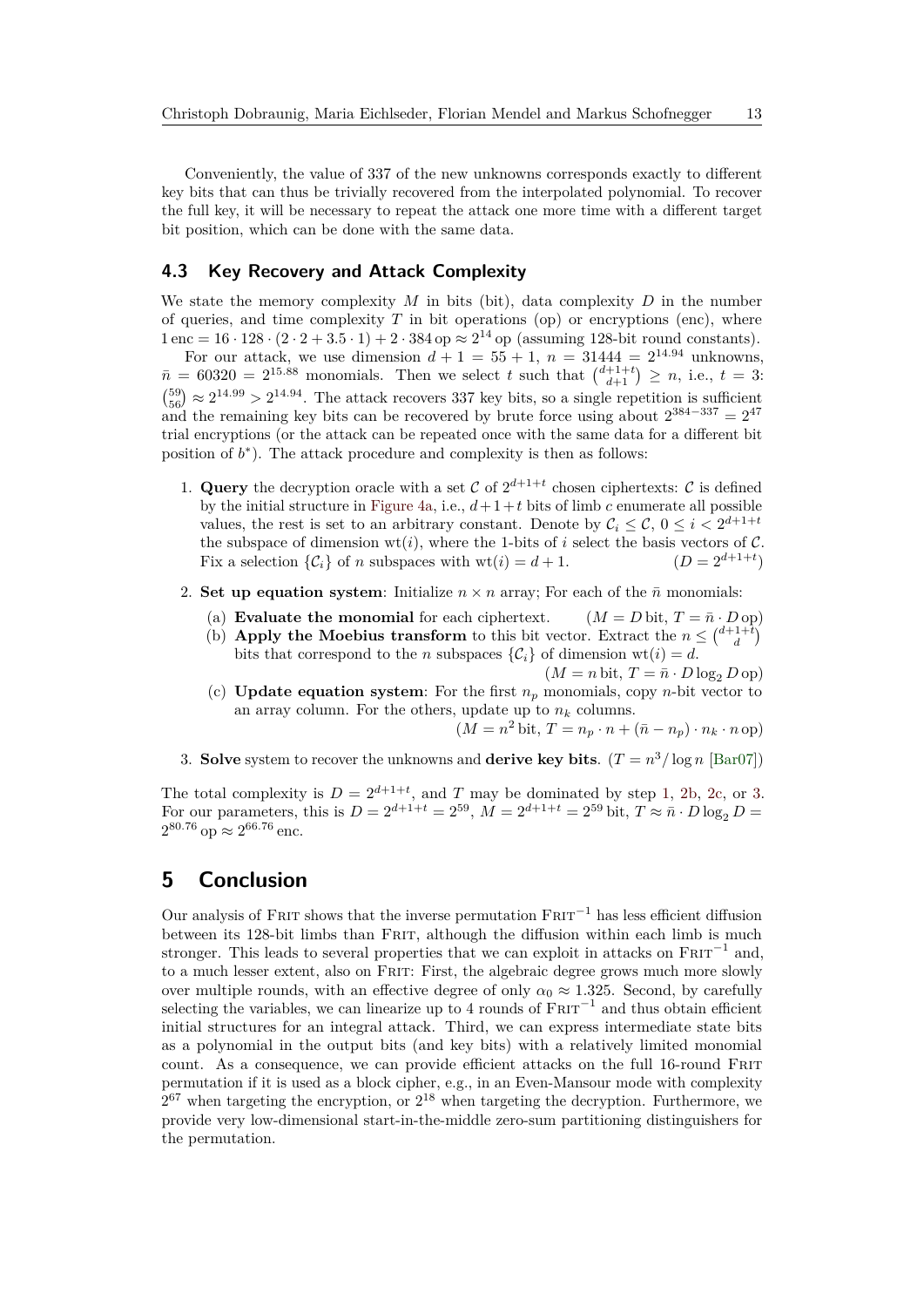If we consider the use of round-reduced Frit in a sponge or duplex mode of operation, the provided observations provide a good starting point for cube-like or conditional cube attacks. However, so far, we cannot exploit our observations if the full Frit permutation is used in a sponge or duplex mode of operation. Hence, we consider the analysis of these use-cases as an interesting future research topic.

## **Acknowledgements**

We thank the FRIT team for their comments on preliminary versions of the attack.

# **References**

- <span id="page-13-5"></span>[ARS<sup>+</sup>15] Martin R. Albrecht, Christian Rechberger, Thomas Schneider, Tyge Tiessen, and Michael Zohner. Ciphers for MPC and FHE. In Elisabeth Oswald and Marc Fischlin, editors, *Advances in Cryptology – EUROCRYPT 2015*, volume 9056 of *LNCS*, pages 430–454. Springer, 2015.
- <span id="page-13-9"></span>[Bar07] Gregory V. Bard. *Algorithms for Solving Linear and Polynomial Systems of Equations over Finite Fields with Applications to Cryptanalysis*. PhD thesis, University of Maryland, College Park, MD, USA, 2007.
- <span id="page-13-0"></span>[BDL97] Dan Boneh, Richard A. DeMillo, and Richard J. Lipton. On the importance of checking cryptographic protocols for faults (extended abstract). In Walter Fumy, editor, *Advances in Cryptology – EUROCRYPT '97*, volume 1233 of *LNCS*, pages 37–51. Springer, 1997.
- <span id="page-13-7"></span>[BDP<sup>+</sup>14] Guido Bertoni, Joan Daemen, Michaël Peeters, Gilles Van Assche, and Ronny Van Keer. Keyak. Submission to the CAESAR competition: <http://competitions.cr.yp.to>, 2014.
- <span id="page-13-6"></span>[BDP<sup>+</sup>16] Guido Bertoni, Joan Daemen, Michaël Peeters, Gilles Van Assche, and Ronny Van Keer. Ketje v2. Submission to the CAESAR competition: [http://](http://competitions.cr.yp.to) [competitions.cr.yp.to](http://competitions.cr.yp.to), 2016.
- <span id="page-13-2"></span>[BDPV07] Guido Bertoni, Joan Daemen, Michaël Peeters, and Gilles Van Assche. Sponge functions. Ecrypt Hash Workshop 2007, May 2007.
- <span id="page-13-3"></span>[BDPV08] Guido Bertoni, Joan Daemen, Michaël Peeters, and Gilles Van Assche. On the indifferentiability of the sponge construction. In Nigel P. Smart, editor, *Advances in Cryptology – EUROCRYPT 2008*, volume 4965 of *LNCS*, pages 181–197. Springer, 2008.
- <span id="page-13-1"></span>[BDPV11] Guido Bertoni, Joan Daemen, Michael Peeters, and Gilles Van Assche. The Keccak SHA-3 submission (Version 3.0). [http://keccak.noekeon.org/](http://keccak.noekeon.org/Keccak-submission-3.pdf) [Keccak-submission-3.pdf](http://keccak.noekeon.org/Keccak-submission-3.pdf), 2011.
- <span id="page-13-4"></span>[BDPV12] Guido Bertoni, Joan Daemen, Michaël Peeters, and Gilles Van Assche. Duplexing the sponge: Single-pass authenticated encryption and other applications. In Ali Miri and Serge Vaudenay, editors, *Selected Areas in Cryptography – SAC 2011*, volume 7118 of *LNCS*, pages 320–337. Springer, 2012.
- <span id="page-13-8"></span>[BKL<sup>+</sup>17] Daniel J. Bernstein, Stefan Kölbl, Stefan Lucks, Pedro Maat Costa Massolino, Florian Mendel, Kashif Nawaz, Tobias Schneider, Peter Schwabe, François-Xavier Standaert, Yosuke Todo, and Benoît Viguier. Gimli: A cross-platform permutation. In Wieland Fischer and Naofumi Homma, editors, *Cryptographic*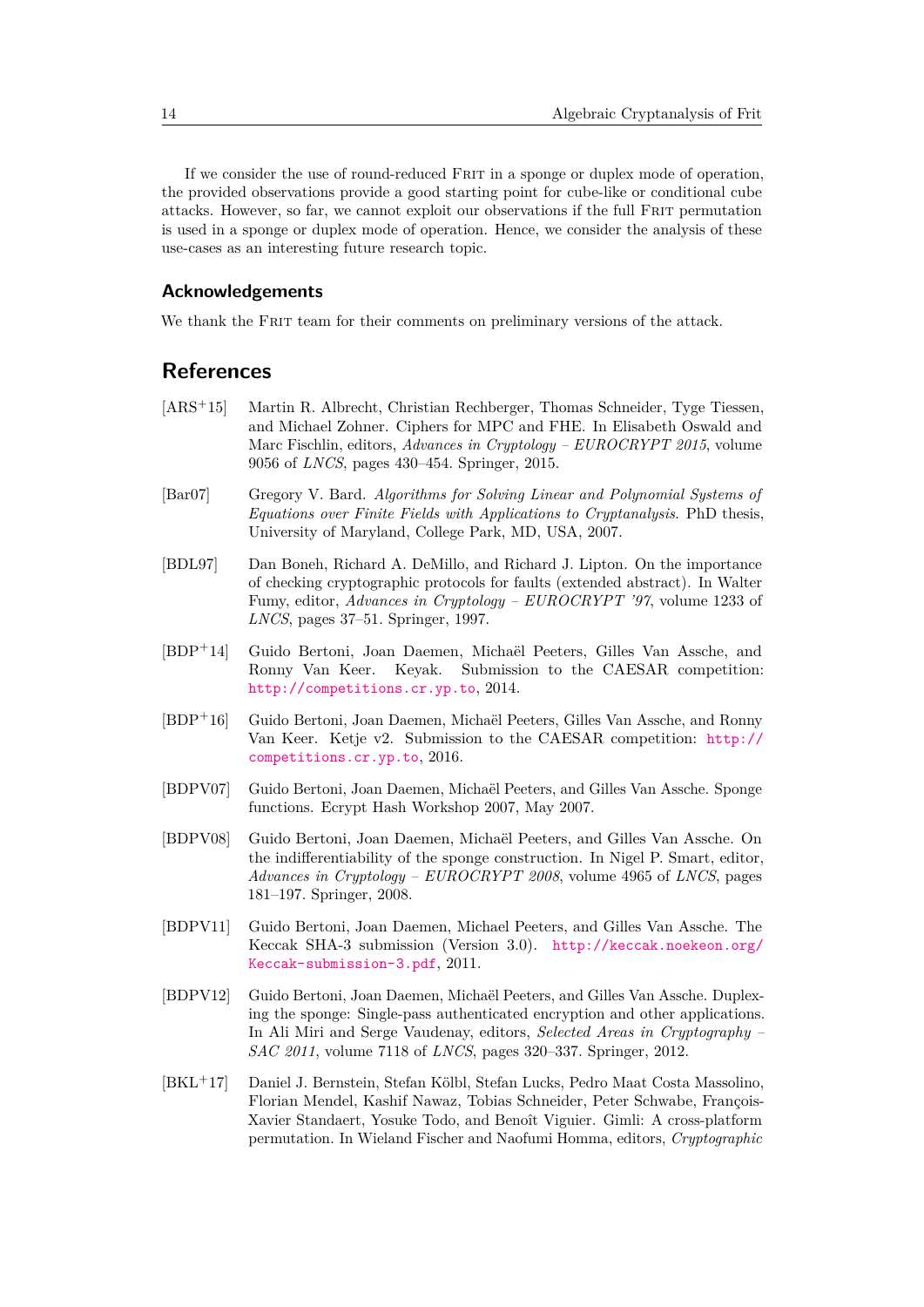*Hardware and Embedded Systems – CHES 2017*, volume 10529 of *LNCS*, pages 299–320. Springer, 2017.

- <span id="page-14-0"></span>[BS97] Eli Biham and Adi Shamir. Differential fault analysis of secret key cryptosystems. In Burton S. Kaliski Jr., editor, *Advances in Cryptology – CRYPTO '97*, volume 1294 of *LNCS*, pages 513–525. Springer, 1997.
- <span id="page-14-6"></span>[CCF<sup>+</sup>16] Anne Canteaut, Sergiu Carpov, Caroline Fontaine, Tancrède Lepoint, María Naya-Plasencia, Pascal Paillier, and Renaud Sirdey. Stream ciphers: A practical solution for efficient homomorphic-ciphertext compression. In Thomas Peyrin, editor, *Fast Software Encryption – FSE 2016*, volume 9783 of *LNCS*, pages 313–333. Springer, 2016.
- <span id="page-14-7"></span>[CCF<sup>+</sup>18] Anne Canteaut, Sergiu Carpov, Caroline Fontaine, Tancrède Lepoint, María Naya-Plasencia, Pascal Paillier, and Renaud Sirdey. Stream ciphers: A practical solution for efficient homomorphic-ciphertext compression. *Journal of Cryptology*, 31(3):885–916, 2018.
- <span id="page-14-1"></span>[CJRR99] Suresh Chari, Charanjit S. Jutla, Josyula R. Rao, and Pankaj Rohatgi. Towards sound approaches to counteract power-analysis attacks. In Michael J. Wiener, editor, *Advances in Cryptology – CRYPTO '99*, volume 1666 of *LNCS*, pages 398–412. Springer, 1999.
- <span id="page-14-8"></span>[DEG<sup>+</sup>18] Christoph Dobraunig, Maria Eichlseder, Lorenzo Grassi, Virginie Lallemand, Gregor Leander, Eik List, Florian Mendel, and Christian Rechberger. Rasta: A cipher with low anddepth and few ands per bit. In Hovav Shacham and Alexandra Boldyreva, editors, *Advances in Cryptology – CRYPTO 2018*, volume 10991 of *LNCS*, pages 662–692. Springer, 2018.
- <span id="page-14-3"></span>[DEM15] Christoph Dobraunig, Maria Eichlseder, and Florian Mendel. Higher-order cryptanalysis of LowMC. In Soonhak Kwon and Aaram Yun, editors, *Information Security and Cryptology – ICISC 2015*, volume 9558 of *LNCS*, pages 87–101. Springer, 2015.
- <span id="page-14-2"></span>[DEMS14] Christoph Dobraunig, Maria Eichlseder, Florian Mendel, and Martin Schläffer. Ascon. Submission to the CAESAR competition: [http://competitions.cr.](http://competitions.cr.yp.to) [yp.to](http://competitions.cr.yp.to), 2014.
- <span id="page-14-5"></span>[DHVV18] Joan Daemen, Seth Hoffert, Gilles Van Assche, and Ronny Van Keer. Xoodoo cookbook. IACR Cryptology ePrint Archive, Report 2018/767, 2018. [https:](https://eprint.iacr.org/2018/767) [//eprint.iacr.org/2018/767](https://eprint.iacr.org/2018/767).
- <span id="page-14-4"></span>[DLMW15] Itai Dinur, Yunwen Liu, Willi Meier, and Qingju Wang. Optimized interpolation attacks on LowMC. In Tetsu Iwata and Jung Hee Cheon, editors, *Advances in Cryptology – ASIACRYPT 2015*, volume 9453 of *LNCS*, pages 535–560. Springer, 2015.
- <span id="page-14-10"></span>[DLWQ17] Xiaoyang Dong, Zheng Li, Xiaoyun Wang, and Ling Qin. Cube-like attack on round-reduced initialization of Ketje Sr. *IACR Transactions on Symmetric Cryptology*, 2017(1):259–280, 2017.
- <span id="page-14-9"></span>[DMP<sup>+</sup>15] Itai Dinur, Pawel Morawiecki, Josef Pieprzyk, Marian Srebrny, and Michal Straus. Cube attacks and cube-attack-like cryptanalysis on the round-reduced Keccak sponge function. In Elisabeth Oswald and Marc Fischlin, editors, *Advances in Cryptology – EUROCRYPT 2015*, volume 9056 of *LNCS*, pages 733–761. Springer, 2015.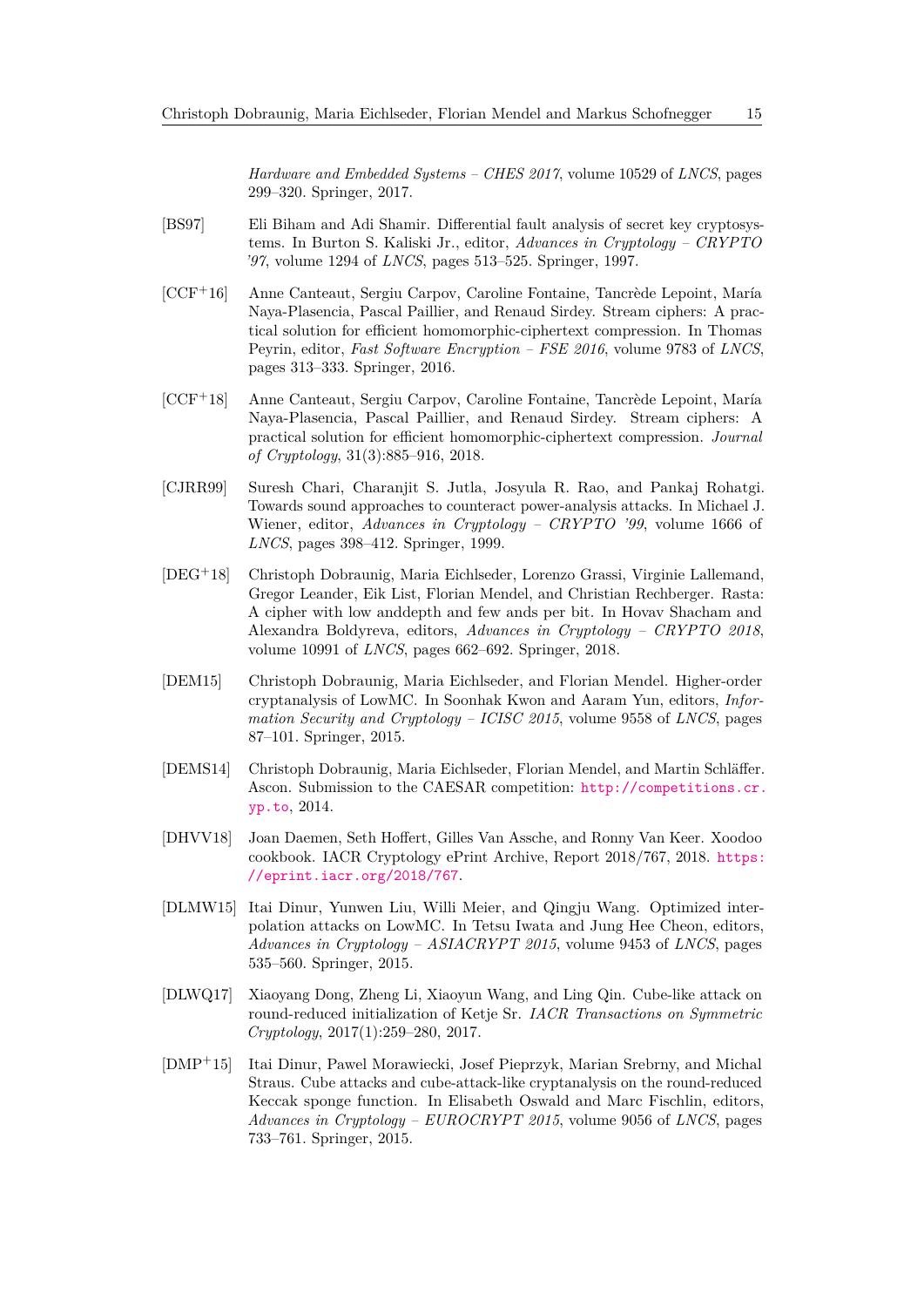- <span id="page-15-3"></span>[DPVR00] Joan Daemen, Michaël Peeters, Gilles Van Assche, and Vincent Rijmen. Nessie proposal: Noekeon. First Open Nessie Workshop, 2000. [http://gro.](http://gro.noekeon.org/Noekeon-spec.pdf) [noekeon.org/Noekeon-spec.pdf](http://gro.noekeon.org/Noekeon-spec.pdf).
- <span id="page-15-6"></span>[DS09] Itai Dinur and Adi Shamir. Cube attacks on tweakable black box polynomials. In Antoine Joux, editor, *Advances in Cryptology – EUROCRYPT 2009*, volume 5479 of *LNCS*, pages 278–299. Springer, 2009.
- <span id="page-15-5"></span>[EM91] Shimon Even and Yishay Mansour. A construction of a cipher from a single pseudorandom permutation. In Hideki Imai, Ronald L. Rivest, and Tsutomu Matsumoto, editors, *Advances in Cryptology – ASIACRYPT '91*, volume 739 of *LNCS*, pages 210–224. Springer, 1991.
- <span id="page-15-4"></span>[GGNPS13] Benoît Gérard, Vincent Grosso, María Naya-Plasencia, and François-Xavier Standaert. Block ciphers that are easier to mask: How far can we go? In Guido Bertoni and Jean-Sébastien Coron, editors, *Cryptographic Hardware and Embedded Systems – CHES 2013*, volume 8086 of *LNCS*, pages 383–399. Springer, 2013.
- <span id="page-15-8"></span>[GLS16] Jian Guo, Meicheng Liu, and Ling Song. Linear structures: Applications to cryptanalysis of round-reduced Keccak. In Jung Hee Cheon and Tsuyoshi Takagi, editors, *Advances in Cryptology – ASIACRYPT 2016*, volume 10031 of *LNCS*, pages 249–274, 2016.
- <span id="page-15-2"></span>[GP99] Louis Goubin and Jacques Patarin. DES and differential power analysis (the "duplication" method). In Çetin Kaya Koç and Christof Paar, editors, *Cryptographic Hardware and Embedded Systems – CHES'99*, volume 1717 of *LNCS*, pages 158–172. Springer, 1999.
- <span id="page-15-7"></span>[HWX<sup>+</sup>17] Senyang Huang, Xiaoyun Wang, Guangwu Xu, Meiqin Wang, and Jingyuan Zhao. Conditional cube attack on reduced-round Keccak sponge function. In Jean-Sébastien Coron and Jesper Buus Nielsen, editors, *Advances in Cryptology – EUROCRYPT 2017*, volume 10211 of *LNCS*, pages 259–288, 2017.
- <span id="page-15-11"></span>[JK97] Thomas Jakobsen and Lars R. Knudsen. The interpolation attack on block ciphers. In Eli Biham, editor, *Fast Software Encryption – FSE 1997*, volume 1267 of *LNCS*, pages 28–40. Springer, 1997.
- <span id="page-15-1"></span>[KJJ99] Paul C. Kocher, Joshua Jaffe, and Benjamin Jun. Differential power analysis. In Michael J. Wiener, editor, *Advances in Cryptology – CRYPTO '99*, volume 1666 of *LNCS*, pages 388–397. Springer, 1999.
- <span id="page-15-0"></span>[Koc96] Paul C. Kocher. Timing attacks on implementations of Diffie-Hellman, RSA, DSS, and other systems. In Neal Koblitz, editor, *Advances in Cryptology – CRYPTO '96*, volume 1109 of *LNCS*, pages 104–113. Springer, 1996.
- <span id="page-15-9"></span>[KW02] Lars R. Knudsen and David A. Wagner. Integral cryptanalysis. In Joan Daemen and Vincent Rijmen, editors, *Fast Software Encryption – FSE 2002*, volume 2365 of *LNCS*, pages 112–127. Springer, 2002.
- <span id="page-15-10"></span>[Lai94] Xuejia Lai. Higher order derivatives and differential cryptanalysis. In Richard E. Blahut, Daniel J. Costello Jr., Ueli Maurer, and Thomas Mittelholzer, editors, *Communications and Cryptography: Two Sides of One Tapestry*, volume 276 of *International Series in Engineering and Computer Science*, pages 227–233. Kluwer Academic Publishers, 1994.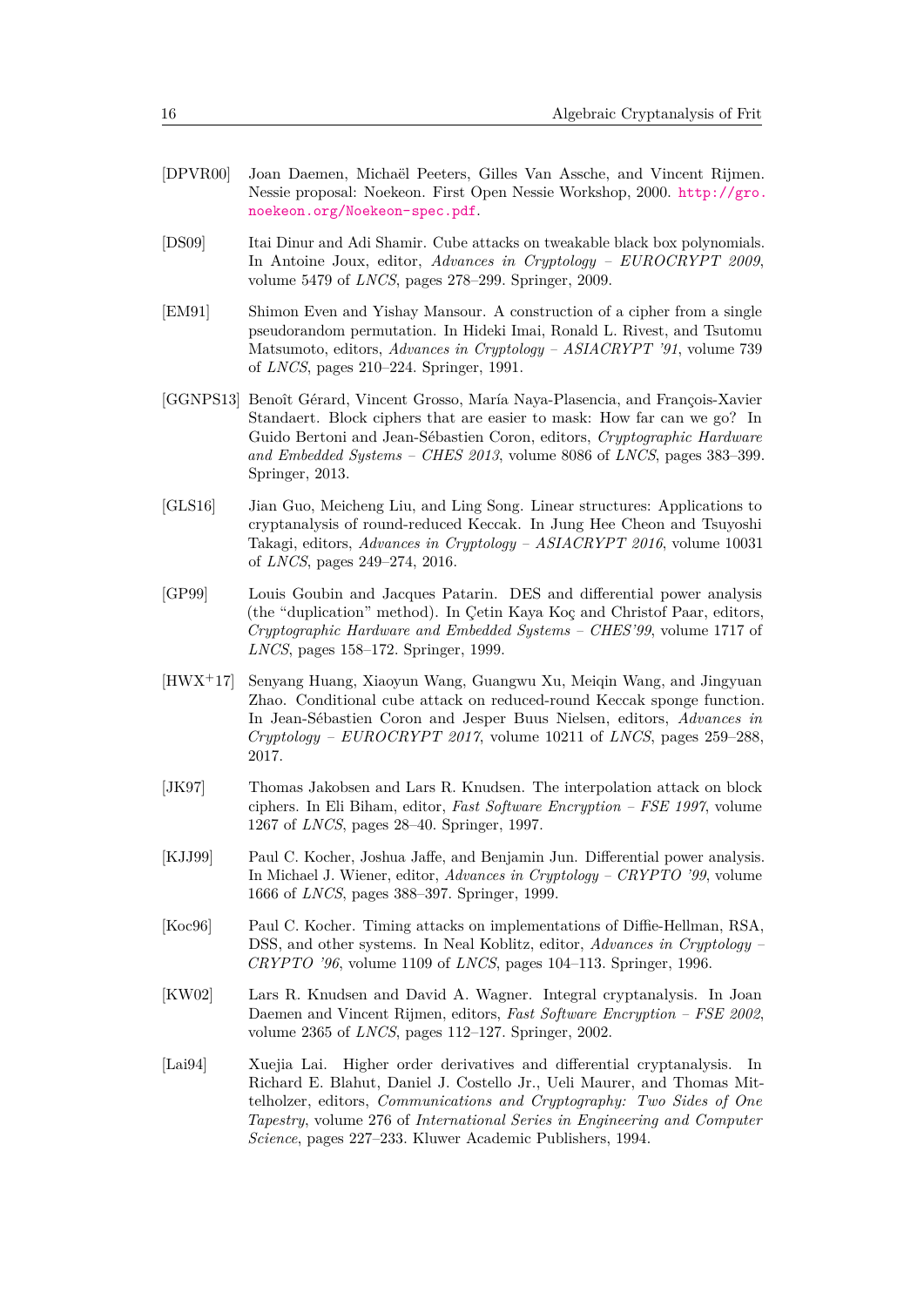- <span id="page-16-9"></span>[LBDW17] Zheng Li, Wenquan Bi, Xiaoyang Dong, and Xiaoyun Wang. Improved conditional cube attacks on Keccak keyed modes with MILP method. In Tsuyoshi Takagi and Thomas Peyrin, editors, *Advances in Cryptology – ASIACRYPT 2017*, volume 10624 of *LNCS*, pages 99–127. Springer, 2017.
- <span id="page-16-8"></span>[LDW17] Zheng Li, Xiaoyang Dong, and Xiaoyun Wang. Conditional cube attack on round-reduced ASCON. *IACR Transactions on Symmetric Cryptology*, 2017(1):175–202, 2017.
- <span id="page-16-6"></span>[LMR15] Gregor Leander, Brice Minaud, and Sondre Rønjom. A generic approach to invariant subspace attacks: Cryptanalysis of Robin, iSCREAM and Zorro. In Elisabeth Oswald and Marc Fischlin, editors, *Advances in Cryptology – EUROCRYPT 2015*, volume 9056 of *LNCS*, pages 254–283. Springer, 2015.
- <span id="page-16-7"></span>[MJSC16] Pierrick Méaux, Anthony Journault, François-Xavier Standaert, and Claude Carlet. Towards stream ciphers for efficient FHE with low-noise ciphertexts. In Marc Fischlin and Jean-Sébastien Coron, editors, *Advances in Cryptology – EUROCRYPT 2016*, volume 9665 of *LNCS*, pages 311–343. Springer, 2016.
- <span id="page-16-0"></span>[NRR06] Svetla Nikova, Christian Rechberger, and Vincent Rijmen. Threshold implementations against side-channel attacks and glitches. In Peng Ning, Sihan Qing, and Ninghui Li, editors, *Information and Communications Security – ICICS 2006*, volume 4307 of *LNCS*, pages 529–545. Springer, 2006.
- <span id="page-16-1"></span>[NRS08] Svetla Nikova, Vincent Rijmen, and Martin Schläffer. Secure hardware implementation of non-linear functions in the presence of glitches. In Pil Joong Lee and Jung Hee Cheon, editors, *Information Security and Cryptology – ICISC 2008*, volume 5461 of *LNCS*, pages 218–234. Springer, 2008.
- <span id="page-16-2"></span>[NRS11] Svetla Nikova, Vincent Rijmen, and Martin Schläffer. Secure hardware implementation of nonlinear functions in the presence of glitches. *Journal of Cryptology*, 24(2):292–321, 2011.
- <span id="page-16-5"></span>[RASA14] Shahram Rasoolzadeh, Zahra Ahmadian, Mahmoud Salmasizadeh, and Mohammad Reza Aref. Total break of Zorro using linear and differential attacks. IACR Cryptology ePrint Archive, Report 2014/220, 2014.
- <span id="page-16-4"></span>[SBD<sup>+</sup>18] Thierry Simon, Lejla Batina, Joan Daemen, Vincent Grosso, Pedro Maat Costa Massolino, Kostas Papagiannopoulos, Francesco Regazzoni, and Niels Samwel. Towards lightweight cryptographic primitives with built-in fault-detection. IACR Cryptology ePrint Archive, Report 2018/729, 2018.
- <span id="page-16-10"></span>[SLG17] Ling Song, Guohong Liao, and Jian Guo. Non-full sbox linearization: Applications to collision attacks on round-reduced Keccak. In Jonathan Katz and Hovav Shacham, editors, *Advances in Cryptology – CRYPTO 2017*, volume 10402 of *LNCS*, pages 428–451. Springer, 2017.
- <span id="page-16-3"></span>[SMG16] Tobias Schneider, Amir Moradi, and Tim Güneysu. ParTI – towards combined hardware countermeasures against side-channel and fault-injection attacks. In Matthew Robshaw and Jonathan Katz, editors, *Advances in Cryptology – CRYPTO 2016*, volume 9815 of *LNCS*, pages 302–332. Springer, 2016.
- <span id="page-16-11"></span>[Tod15a] Yosuke Todo. Integral cryptanalysis on full MISTY1. In Rosario Gennaro and Matthew Robshaw, editors, *Advances in Cryptology – CRYPTO 2015*, volume 9215 of *LNCS*, pages 413–432. Springer, 2015.